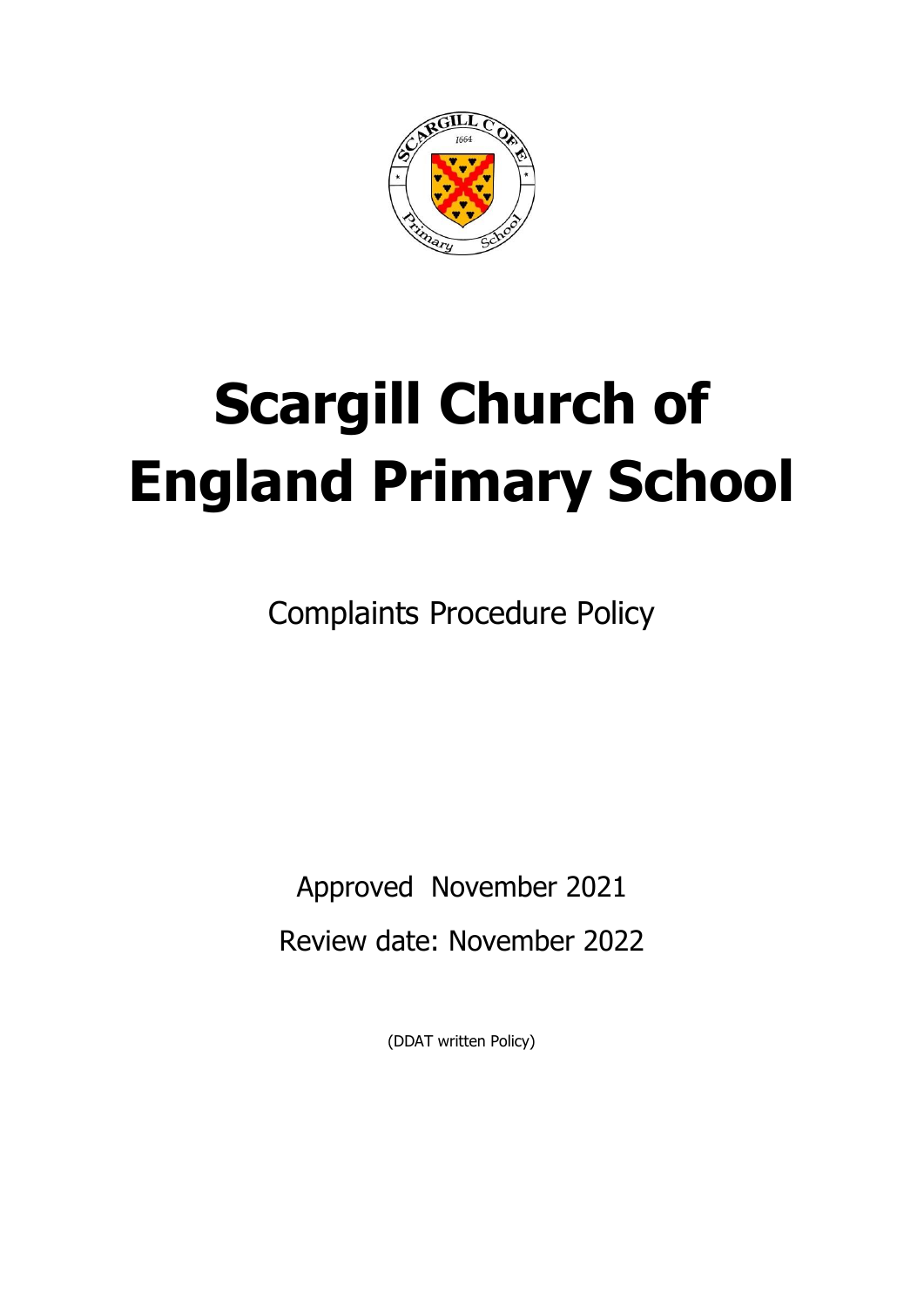

# Scargill Church of England Primary School

# Complaints Procedures Policy

Approved by Trust Board: 28<sup>th</sup> September 2021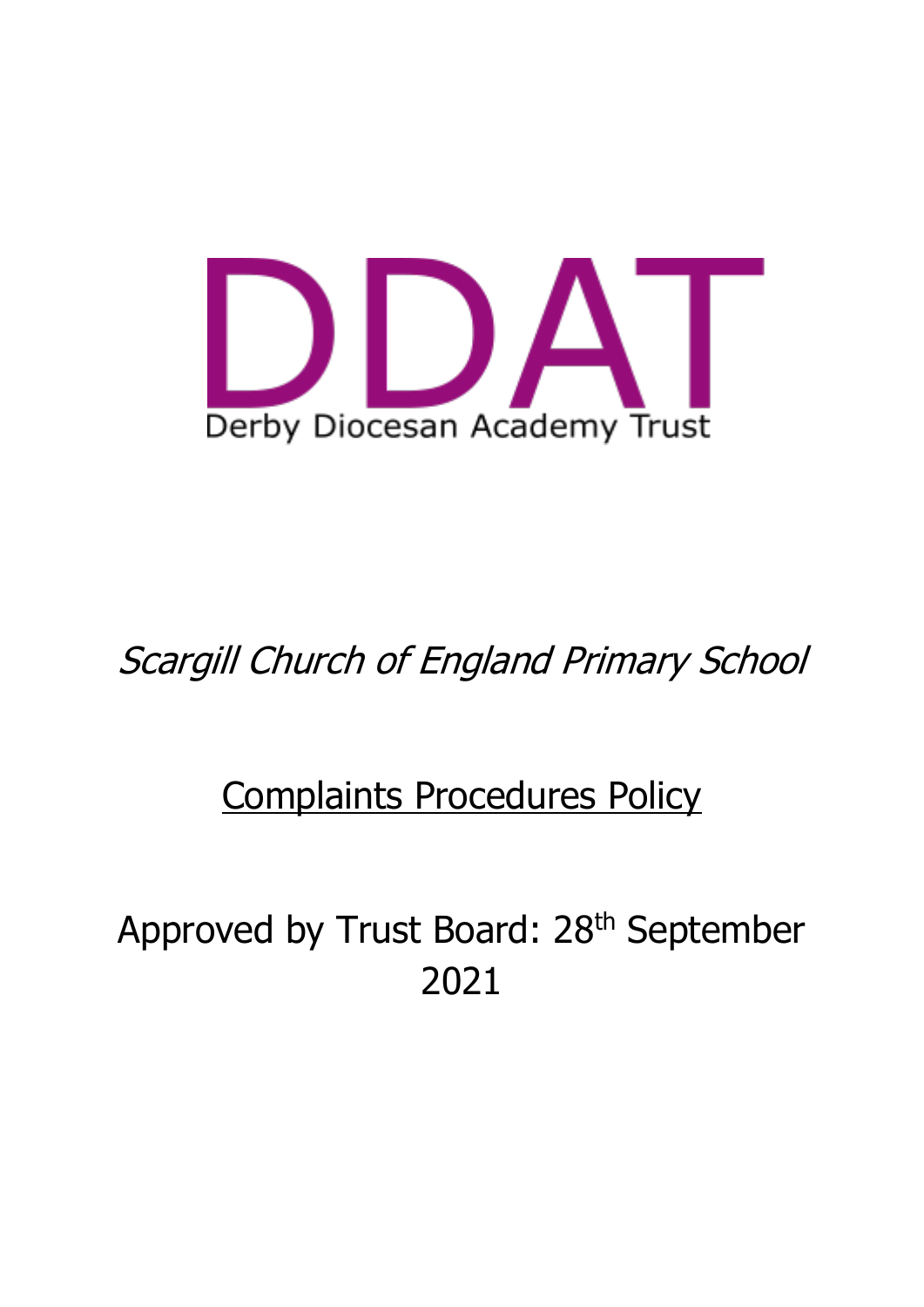#### **Contents**

- 1. Introduction
- 2. Legal framework
- 3. Definitions
- 4. [Roles and responsibilities](#page-5-0)
- 5. [Making a complaint](#page-8-0)
- 6. [Complaints procedure](#page-10-0)
- 7. [Interviewing witnesses](#page-10-1)
- 8. [Recording a complaint](#page-17-0)
- 9. [Complaints not covered by this procedure](#page-18-0)
- 10[.Exceptional circumstances](#page-20-0)
- 11[.Managing unreasonable requests](#page-21-0)
- 12. Complaints campaigns
- 13[.Barring from the premises](#page-23-1)
- 14[.Standard of fluency complaints](#page-24-0)
- 15[.Role of the school complaints unit \(SCU\)](#page-25-0)
- 16. Transferring data
- 17[.Availability](#page-25-2)
- 18. Reviewing the procedure

#### **Appendices**

- a) Complaints Flowchart
- b) [Complaints Procedure Form](#page-27-0)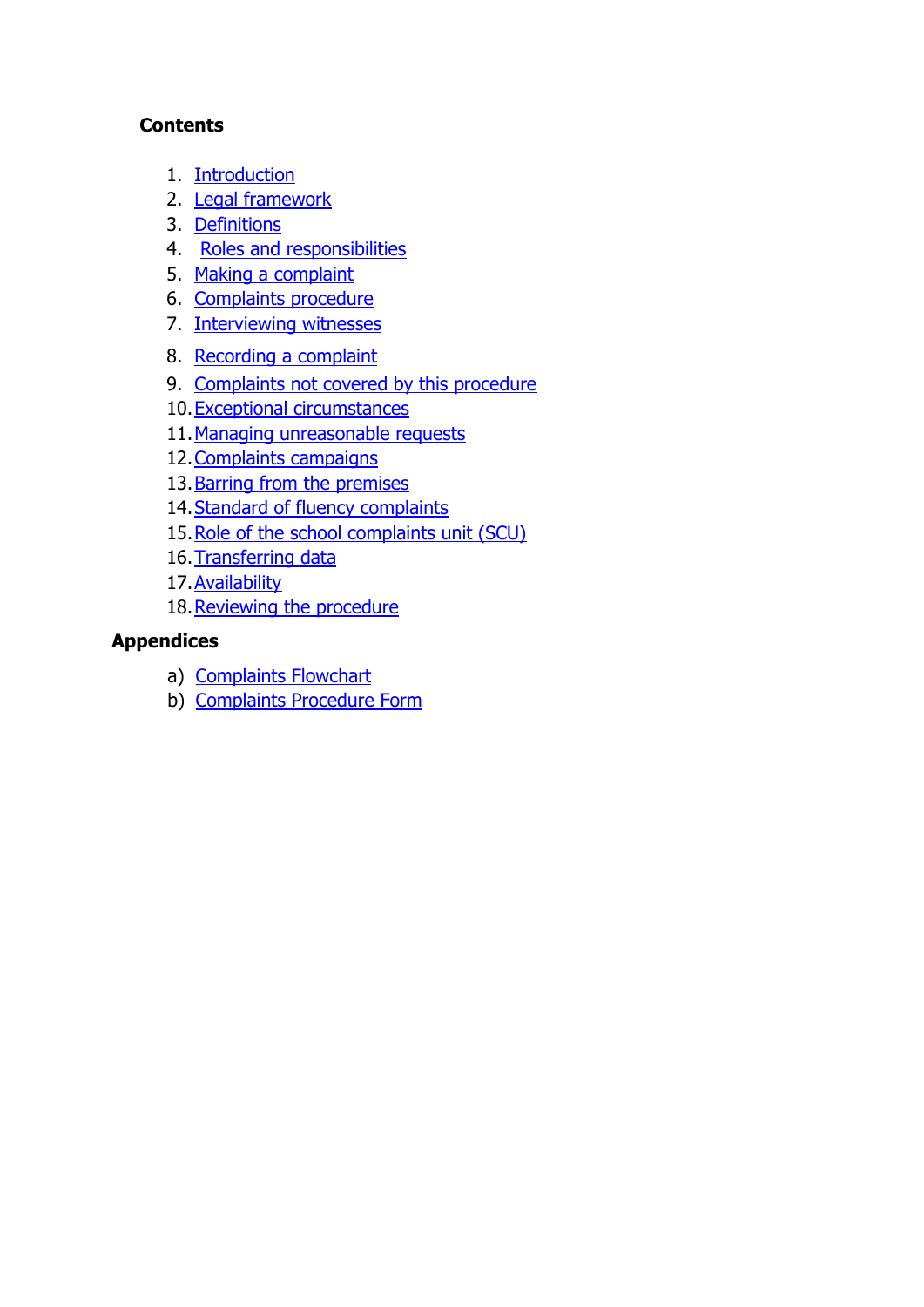# **1. Introduction**

Scargill Church of England Primary School aims to resolve all complaints at the earliest possible stage and is dedicated to continuing to provide the highest quality of education possible throughout the procedure.

This policy has been created to deal with any complaint against a member of staff or the school as a whole, relating to any aspects of the school or the provision of facilities or services. It is designed to ensure that the school's complaints procedure is straightforward, impartial, non-adversarial, allows a full and fair investigation, respects confidentiality and delivers an effective response and appropriate redress.

Any person, including a member of the public, is able to make a complaint about the provision of facilities or services that the school provides. This policy outlines the procedure that the complainant and school must follow.

Once a complaint has been made, it can be resolved or withdrawn at any stage.

The headteacher will be the first point of contact when following the complaints procedure.

#### **2. Legal Framework**

This policy has due regard to statutory legislation, including, but not limited to, the following:

- Fducation Act 2002
- Freedom of Information Act 2000
- Immigration Act 2016
- Equality Act 2010
- General Data Protection Regulation (GDPR)
- The Data Protection Act 2018
- The Education (Independent School Standards) Regulations 2014

This policy also has due regard to guidance including, but not limited to, the following:

- DfE (2019) 'Best practice guidance for school complaints procedures 2019'
- ESFA (2015) 'Creating an academy complaints procedure'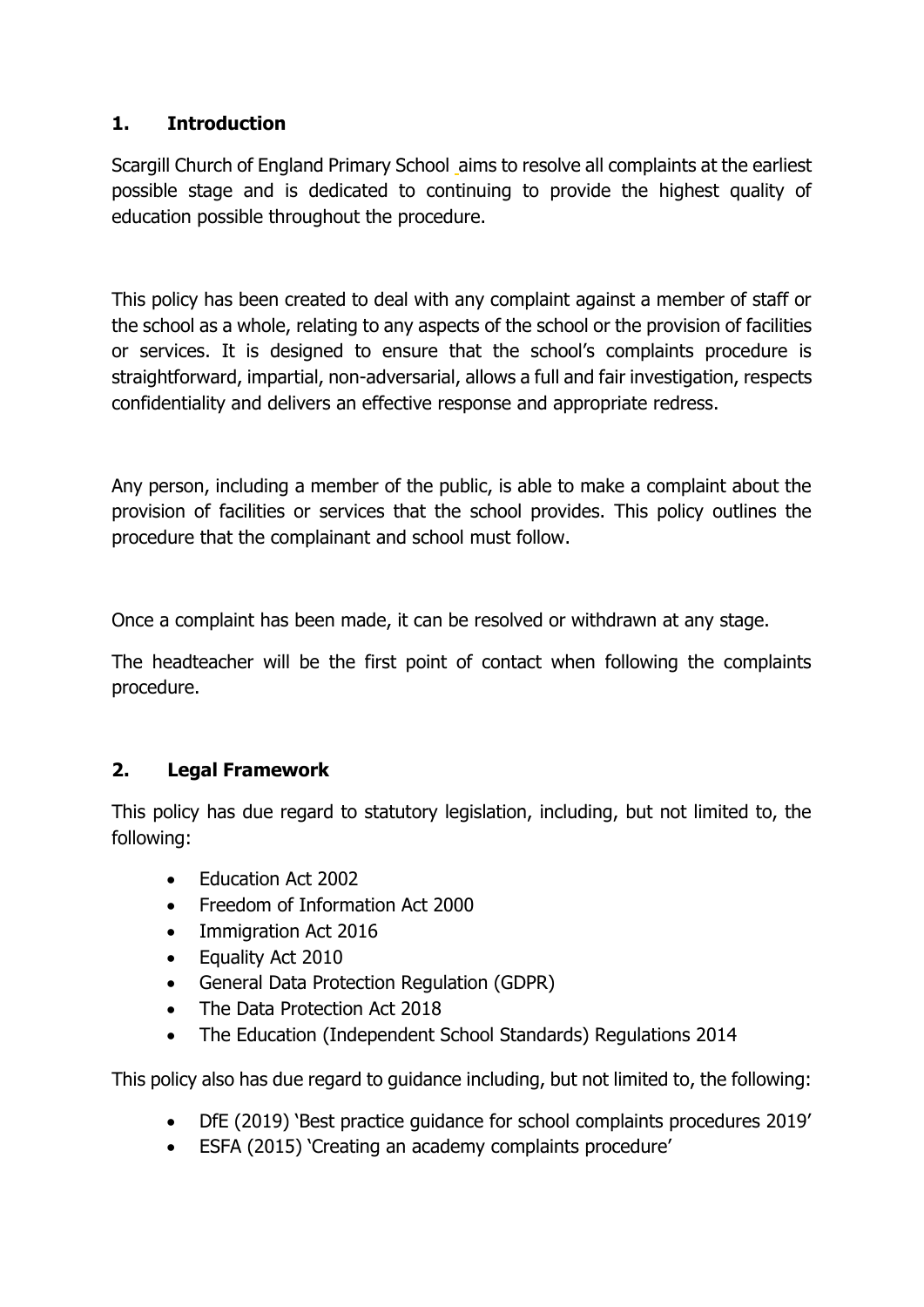• HM Government (2016) 'Code of Practice on the English language requirement for public sector workers'

#### **3. Definitions**

For the purpose of this policy, a "**complaint**" can be defined as 'an expression of dissatisfaction' towards the actions taken or a perceived lack of action taken.

Complaints can be resolved formally, through this procedure, or informally dependent on the complainant's choice.

A "**concern**" can be defined as 'an expression of worry or doubt' where reassurance is required.

Any complaint or concern will be taken seriously, whether formally or informally, and the appropriate procedures will be implemented.

A "**grievance**" is an issue raised by a member of staff where they feel the school has not implemented a policy or process fairly or properly. Grievances will be dealt with in line with the school's Grievance Policy.

For the purpose of this policy, concerns will be classed and addressed as complaints.

For the purpose of this policy, "**unreasonable complaints**" include:

- Vexatious complaints:
- Are obsessive, persistent, harassing, prolific, repetitious.
- Insist upon pursuing unmeritorious complaints and/or unrealistic outcomes beyond all reason.
- Insist upon pursuing meritorious complaints in an unreasonable manner.
- Are designed to cause disruption or annoyance.
- Demand for redress which lacks any serious purpose or value.
- Serial or persistent complaints:
- Are duplicated, sent by the same complainant once the initial complaint has been closed.

Serial or persistent complaints will only be marked as 'serial' once the complainant has completed the complaints procedure. It is the complaint that will be marked as 'serial', meaning the complainant can complain about a separate issue if necessary.

For the purpose of this policy, "**duplicate complaints**" are identical complaints received from a complainant's spouse, partner, grandparent or child. These complaints will not be addressed again, the individual making the second complaint will be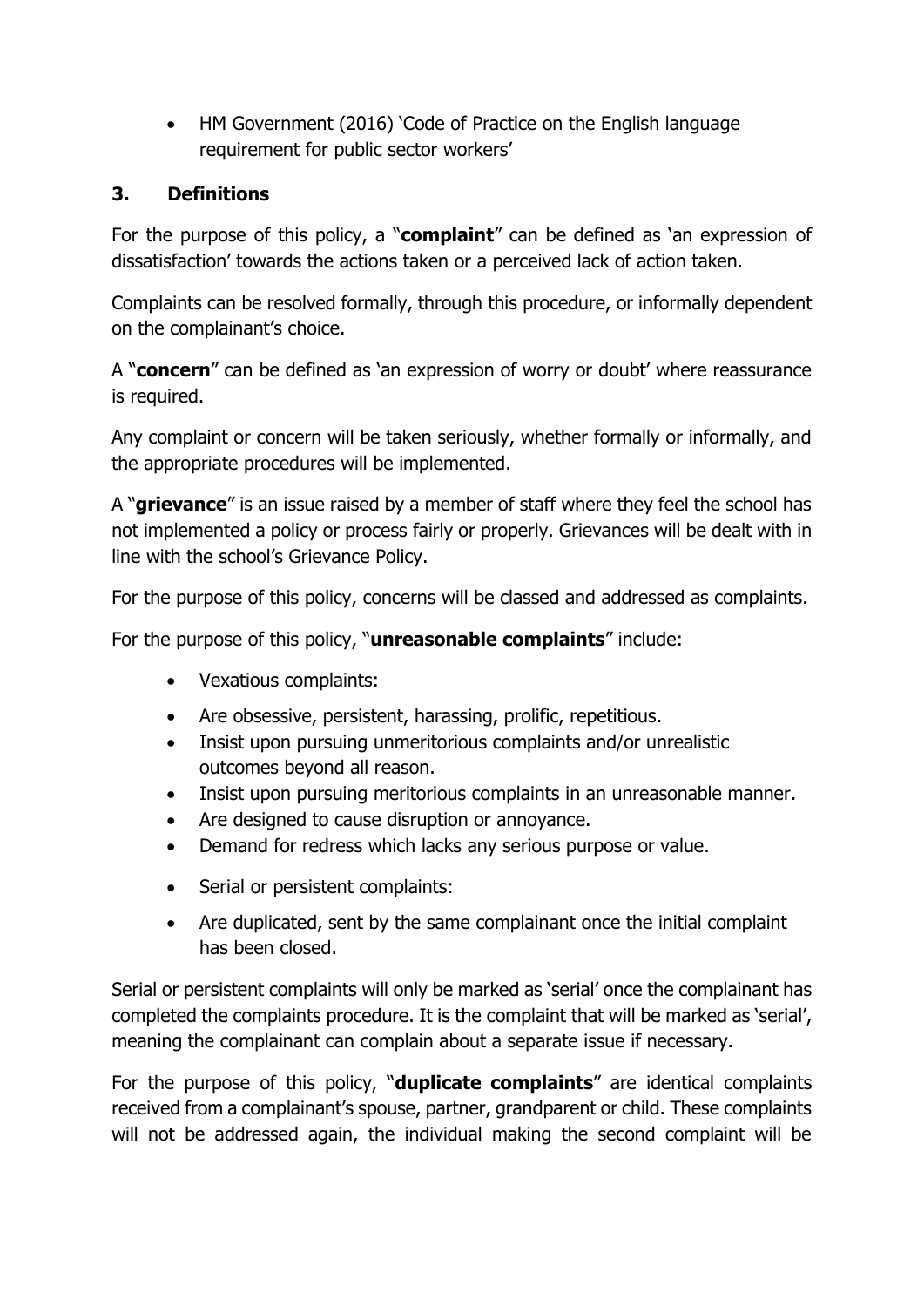informed that the complaint has been dealt with on a local level and if they are dissatisfied with the result, they can appeal to the DfE.

Any new details provided by a complainant's spouse, partner, grandparent or child, will be investigated and dealt with in line with the complaints procedure.

#### <span id="page-5-0"></span>**4. Roles and responsibilities**

The complainant will:

- Cooperate with the school in seeking a solution to the complaint.
- Express the complaint and their concerns in full at the earliest possible opportunity.
- Promptly respond to any requests for information or meetings.
- Ask for assistance as needed.
- Treat any person(s) involved in the complaint with respect.

The complaints co-ordinator will:

- Ensure that all parties involved in the complaint are fully updated throughout each stage of the procedure.
- Guarantee that all parties involved in the procedure are aware of any relevant legislation, including the Equality Act 2010, GDPR, Data Protection Act 2018 and Freedom of Information Act 2000.
- Keep up-to-date records throughout the procedure these records will be kept securely on the school's ICT system and retained in line with the school's Records Management Policy.
- Liaise with all parties involved to ensure the complaints procedure runs smoothly, including the headteacher, clerk and chair of governors.
- Ensure, where the complainant is dissatisfied with the response, they are allowed to escalate it to the next stage and are provided the opportunity to complete the complaints procedure in full.
- Be aware of issues with regard to sharing third party information.
- Understand the complainant's need for additional support, including interpretation support, and will be aware of any issues concerning this.

The investigator is involved in stages one and two of the procedure. Their role includes:

• Providing a sensitive and thorough interviewing process of the complainant to establish what has happened and who is involved.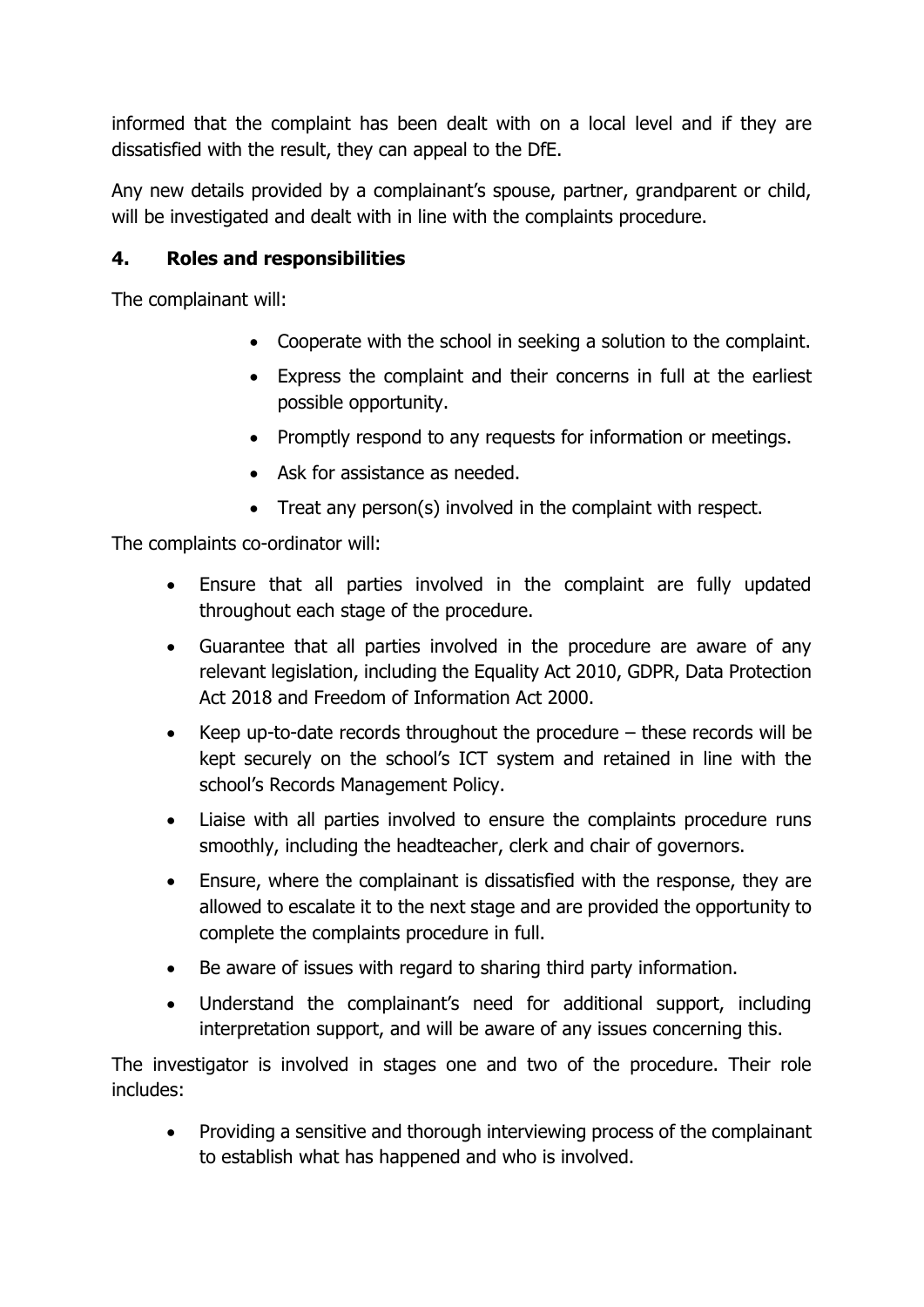- Considering all records, evidence and relevant information provided.
- Interviewing all parties that are involved in the complaint, including staff and pupils.
- Analysing all information in a comprehensive and fair manner.
- Liaising with the complainant and complaints co-ordinator to clarify an appropriate resolution to the problem.
- Identifying and recommending solutions and courses of actions to take.
- Being mindful of timescales and ensuring all parties involved are aware of these timescales.
- Responding to the complainant in a clear and understandable manner.

The panel chair will:

- Ensure that minutes of the hearings are taken on every occasion.
- Explain the remit of the panel to the complainant.
- Ensure that all issues are addressed and that outcomes are reached based on facts and evidence.
- Help to put at ease and console individuals involved who are not used to speaking at such hearings, particularly any pupils involved.
- Conduct the hearing in an informal manner, ensuring that everyone is treated with respect and courtesy.
- Confirm that no member of the panel has previously been involved in the earlier stages of the procedure or has an external interest in the outcome of the proceedings.
- Give both the complainant and the school the opportunity to state their case and seek clarity without undue interruption.
- Provide copies of any written material or evidence to everyone in attendance of the meeting, ensuring that everyone has seen the necessary material whilst ensuring it does not breach confidentiality or any individual's right to privacy under the DPA 2018 or GDPR.
- Organise a short adjournment of the hearing if required.
- Continuously liaise with the clerk and complaints co-ordinator to ensure the procedure runs smoothly.
- Help to provide the support necessary where the complainant is a child.

All panel members will be aware that:

The review panel hearing is independent and impartial.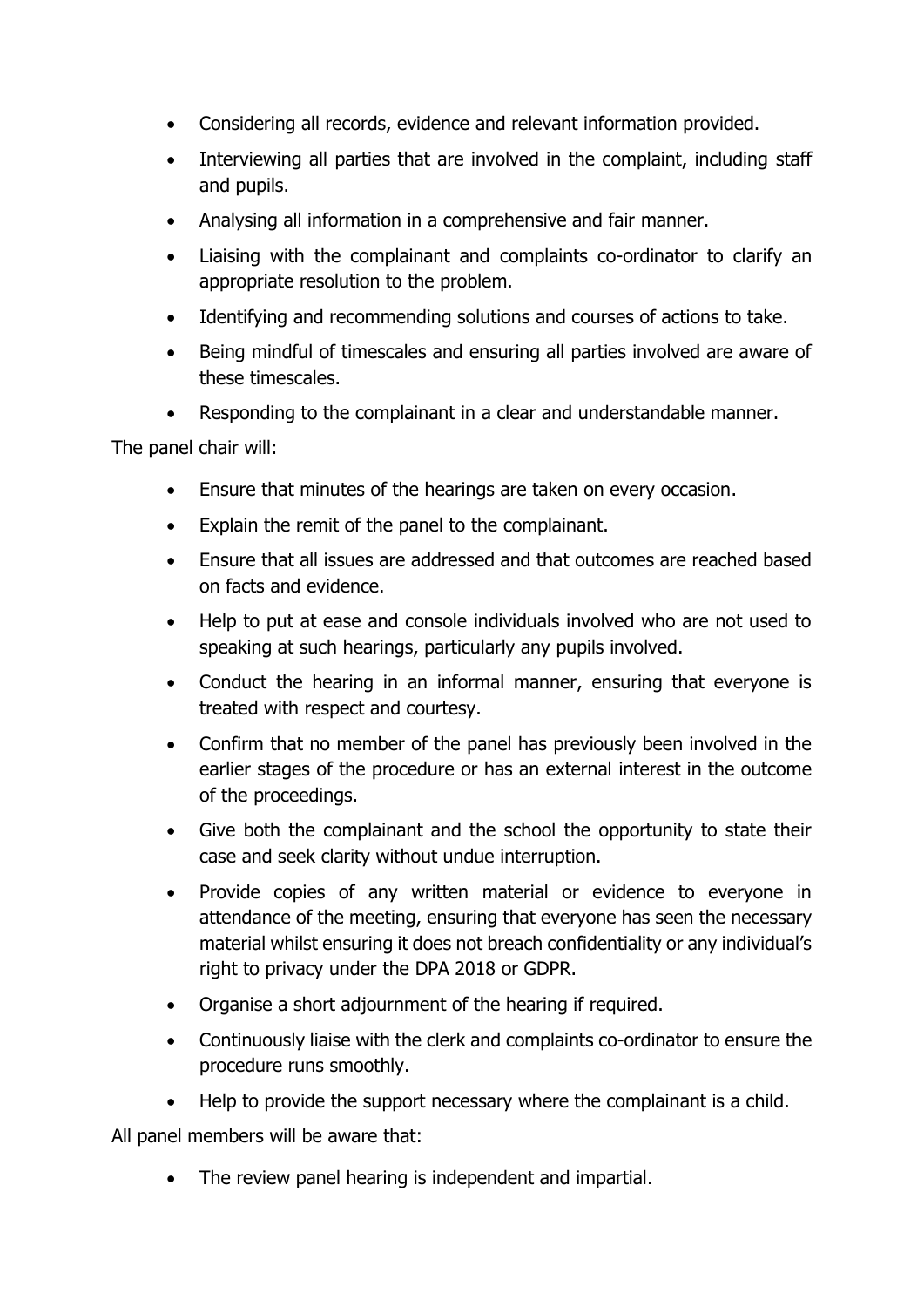- No individual with prior involvement in the complaint, or the circumstances surrounding it, is permitted to sit on the panel.
- The aim of the panel is to achieve a reasonable resolution and, ultimately, attain reconciliation between the parties involved.
- Reconciliation between the school and complainant is not always achievable, and that it may only be possible to establish facts and make recommendations to reassure the complainant that their case has been taken seriously.

The panel can:

- Dismiss or uphold the complaint, in whole or in part.
- Decide on appropriate action to be taken.
- Recommend changes that the school can make to prevent reoccurrence of the problem.

Complainants may feel nervous or inhibited in a formal setting and, therefore, the proceedings should be as welcoming as possible.

When a child is present at the hearing, extra care needs to be taken to ensure that the child does not feel intimidated, as well as ensuring the child's view is represented equally.

When a child is present at the hearing, extra care needs to be taken to ensure that the child does not feel intimidated, as well as ensuring the child's view is represented equally.

If the child/young person is the complainant, the committee should ask in advance if any support is needed to help them present their complaint. Where the child/young person's parent is the complainant, the committee should give the parent the opportunity to say which parts of the meeting, if any, the child/young person needs to attend.

However, the parent should be advised that agreement might not always be possible if the parent wishes the child/young person to attend a part of the meeting that the committee considers is not in the child/young person's best interests.

The welfare of the child/young person is paramount.

The panel clerk will:

- Continuously liaise with the complaints co-ordinator.
- Record the proceedings.
- Set the date, time and venue of all hearings, ensuring that this is appropriate, convenient and accessible to all parties involved.
- Ensure that all people involved in the complaint procedure are aware of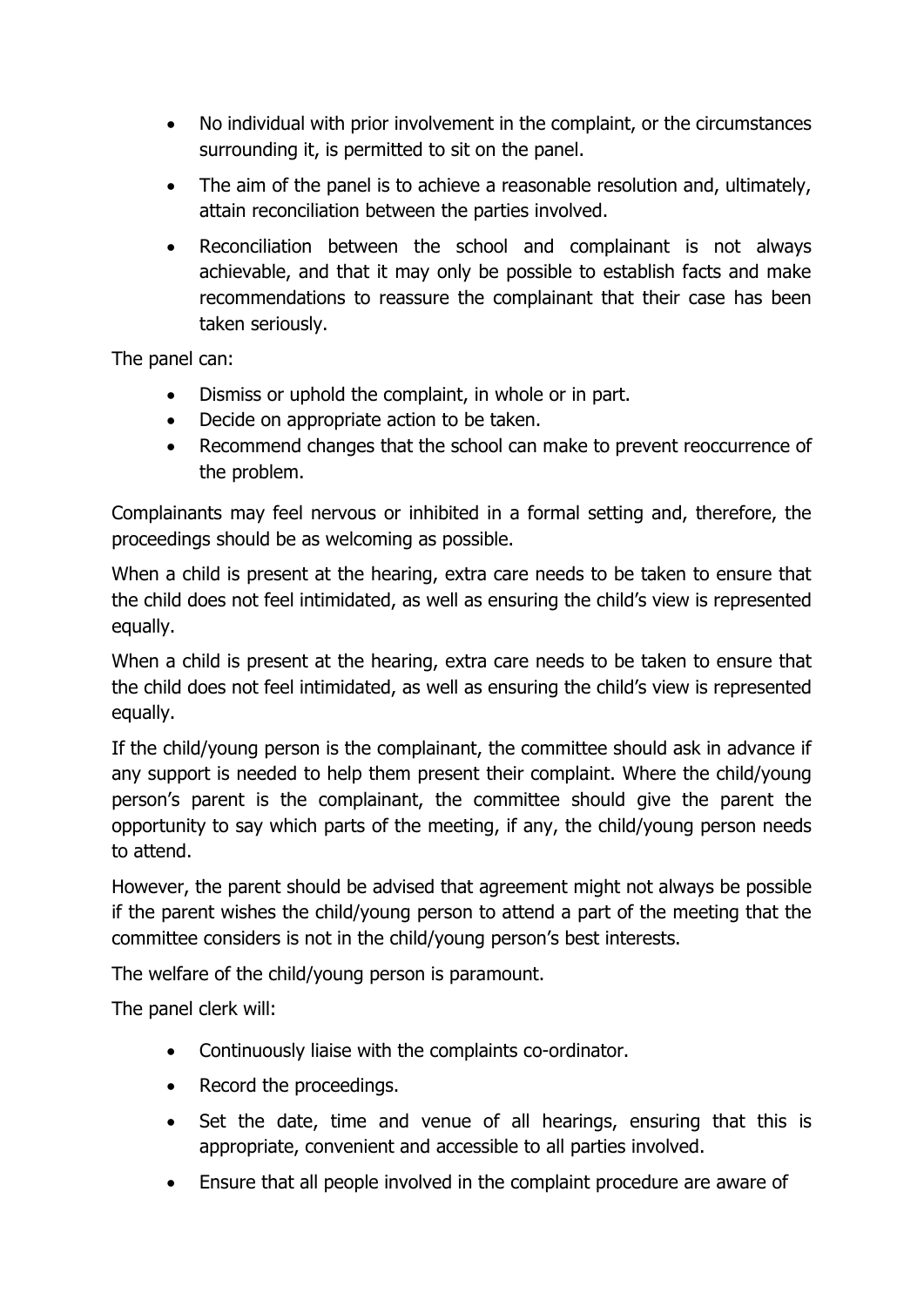their legal rights and duties, including any under legislation relating to school complaints, education law, the Equality Act 2010, the Freedom of Information Act 2000, the Data Protection Act (DPA) 2018 and the General Data Protection Regulations (GDPR).

- Collate all written material or evidence involved and send it to the parties involved in timely advance of the hearing.
- Ensure that the room's layout and setting is informal and non-adversarial, yet still sets the appropriate tone.
- Greet all parties as they arrive at the hearing.
- Ensure that the minutes of the panel hearing are circulated.
- Notify the relevant parties of the panel's decision and any other actions to be taken.

# <span id="page-8-0"></span>**5. Making a complaint**

Complaints are not restricted to parents of attending pupils. The school will consider all complaints.

The school will ensure the complaints procedure is:

- Easily accessible and publicised on the school's website.
- Simple to understand and put into practice.
- Impartial and fair to all parties involved.
- Respectful of confidentiality duties.
- Continuously under improvement, using information gathered during the procedure to inform the school's SLT.
- Fairly investigated, by an independent person when necessary.
- Used to address all issues to provide appropriate and effective responses where necessary.

Complaints are expected to be made as soon as possible after an incident arises to amend the issue in an appropriate timescale.

The school upholds a twelve-month time limit in which a complaint can be lodged regarding an incident.

Complaints made outside this time limit will not be automatically refused and exceptions will be considered.

In the case of any timescales changing, all parties involved will be informed of the changes in a timely manner.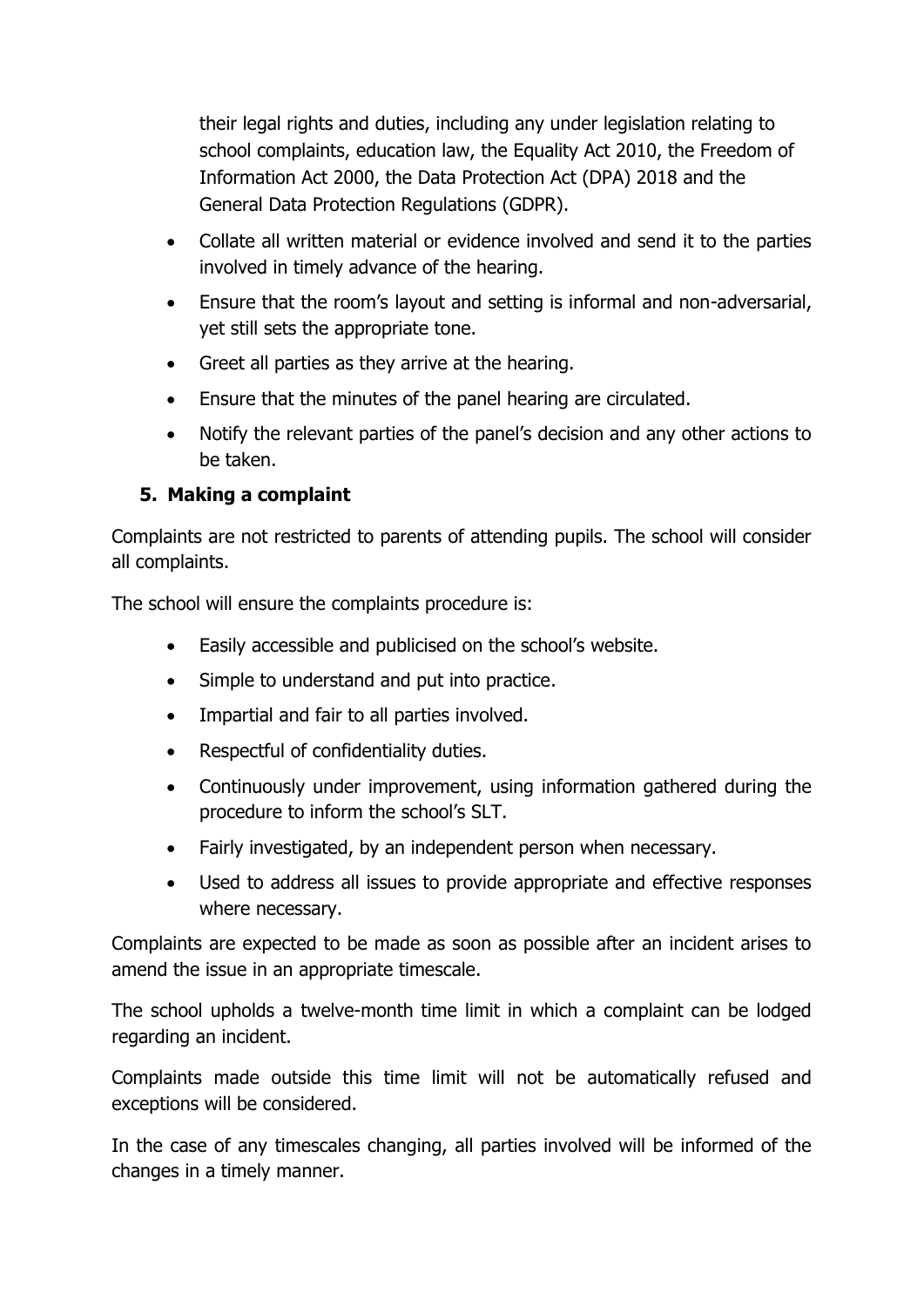We will consider complaints made outside of term time to have been received on the first school day after the holiday period.

Complaints should be made using the appropriate channels of communication, including the use of the [Complaints Procedure Form.](#page-27-0)

All complaints shall be considered, whether they are made in person, by telephone, in writing, electronically via email, or via a third party (such as the Citizen's Advice Bureau).

A complaint can progress to the next stage of the procedure even if it is not viewed as "justified". All complainants are given the opportunity to fully complete the complaints procedure.

Any complaint made against a member of staff will be initially dealt with by the headteacher, and then by a committee of the governing body.

Any complaint made against the headteacher shall be initially dealt with by a suitably skilled member of the governing body and then by a committee of the governing body.

Any complaint made against the chair of governors or any other member of the governing body should be made in writing to the clerk.

Any complaint made against the entire governing body, or complaints involving the chair and the vice chair, should be made in writing to the clerk. The clerk will then determine the most appropriate course of action, depending on the nature of the complaint. This action may involve sourcing an independent investigator to initially deal with the complaint and then getting the complaint to be heard by co-opted governors from another school.

Under some circumstances, it may be necessary to deviate from the complaints procedure. Any deviation will be documented, and the complainant notified along with new timescales.

Information about a complaint will not be disclosed to a third party without written consent from the complainant.

Information about a complaint will not be disclosed to a third party without written consent from the complainant.

We will not normally investigate anonymous complaints. However, the headteacher or Chair of Governors, if appropriate, will determine whether the complaint warrants an investigation.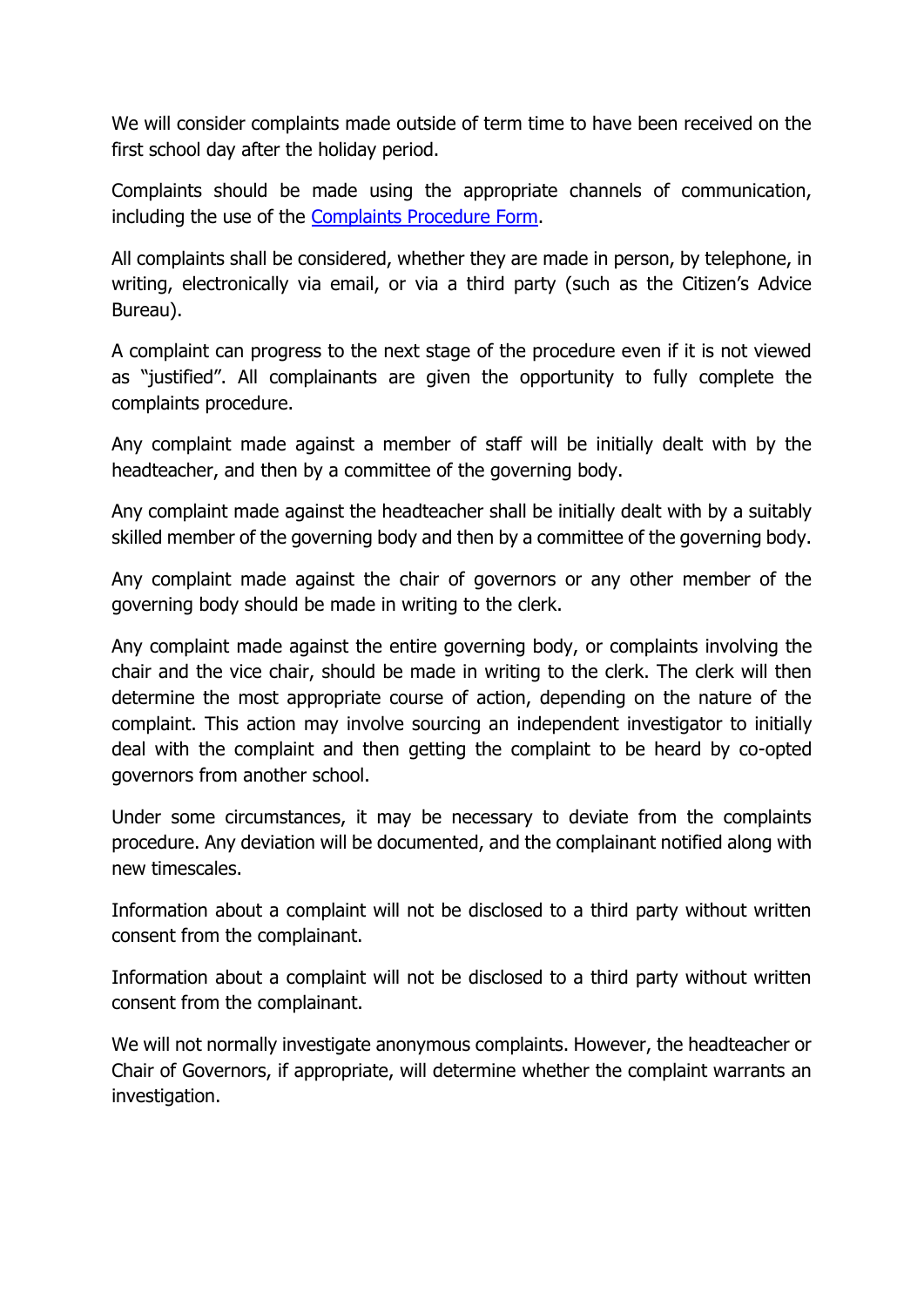At each stage in the procedure, the school wants to resolve the complaint. If appropriate, we will acknowledge that the complaint is upheld in whole or in part. In addition, we may offer one or more of the following:

- an explanation
- an admission that the situation could have been handled differently or better
- an assurance that we will try to ensure the event complained of will not recur
- an explanation of the steps that have been or will be taken to help ensure that it will not happen again and an indication of the timescales within which any changes will be made
- an undertaking to review school policies in light of the complaint
- an apology.

If a complainant wants to withdraw their complaint, the school will ask them to confirm this in writing or electronically via email.

# <span id="page-10-0"></span>**6. Complaints procedure**

## <span id="page-10-1"></span>**Stage 1 – Informal concern made to a member of staff (2-3 school days)**

In the first instance speak directly with the member of staff concerned. This may be in person, by telephone, in writing or by email. Many concerns can be resolved at this informal stage. In the case of the concern being about the member of staff the complainant can discuss the concern with the headteacher or complaints co-ordinator to seek support.

To prevent any later challenge or disagreement over what was said, brief notes of meetings and telephone calls are kept and a copy of any written response is added to the record. These notes are kept securely on the school's ICT system and, where appropriate, encrypted.

If the concern is about the headteacher, the complaints co-ordinator should be informed and will need to handle the complaint. The complainant can then be referred to the chair of the governing body.

In case a complaint is made initially to a governor, the complainant should be referred to the appropriate person. The governor in question should not act alone on a complaint outside the procedure; if they do, they cannot be involved if the complaint is subject to a hearing at a later stage of the procedure.

Within 3 school days, the complainant and the relevant member of staff should discuss the issue in a respectful and informal manner to seek a mutual resolution.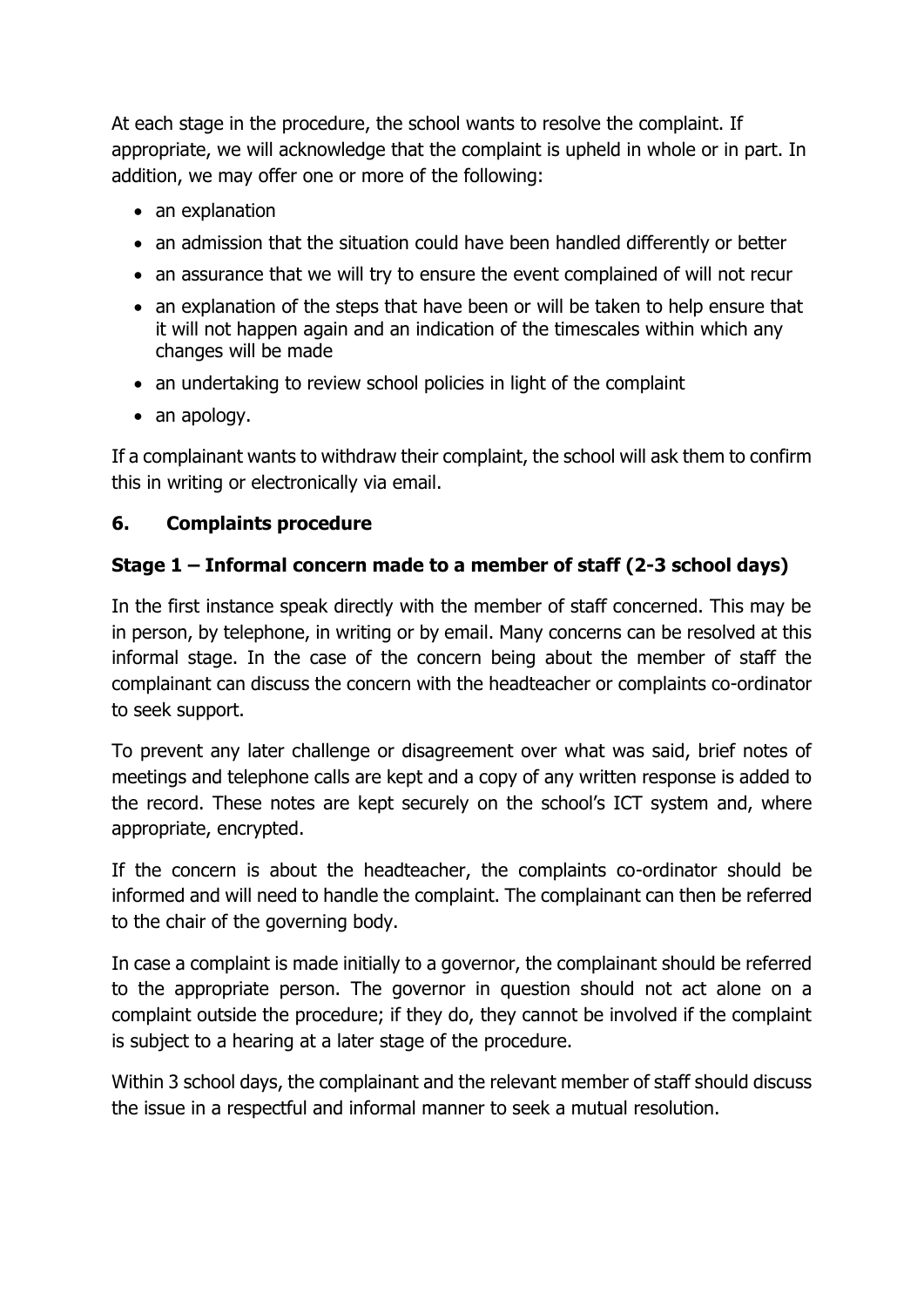At this stage, the complainant will be asked what they think might resolve the issue – any acknowledgement that the school could have handled the situation better is not an admission of unlawful or negligent action.

If an appropriate resolution cannot be sought at this informal level, or if the complainant is dissatisfied with the outcome following the initial discussions, the complainant may wish to proceed to the next level of the procedure.

## **Stage 2 – Formal complaint made to the headteacher\* (15 school days)**

Stage 2 of the process will be completed within 15 school days. Where the situation is recognised as complex, and it is deemed to be unable to be resolved within this timescale, the headteacher will contact the complainant to inform them of the revised target date via a written notification.

An appointment with the headteacher should be made, as soon as reasonably practical, to avoid any possible worsening of the situation.

If the complaint is against the headteacher, the complainant will initially need to write, in confidence, to the chair of the governing body. The chair will seek to resolve the issue informally before moving directly to stage three of the procedure.

If the complaint is about a member of the governing body (including the Chair or Vice-Chair), a suitably skilled governor will be appointed to complete all the actions at Stage 1.

Complaints about a member of the governing body must be made to the Clerk, via the school office.

If the complaint is:

- jointly about the Chair and Vice Chair or
- the entire governing body or
- the majority of the governing body

Stage 2 will be considered by an independent investigator appointed by the governing body or by the Trust. At the conclusion of their investigation, the independent investigator will provide a formal written response.

Where the headteacher or chair of the governing body has made reasonable attempts to accommodate the complainant with dates for a complaint meeting and they refuse or are unable to attend, the meeting will be convened in their absence and a conclusion will be reached in the interests of drawing the complaint to a close.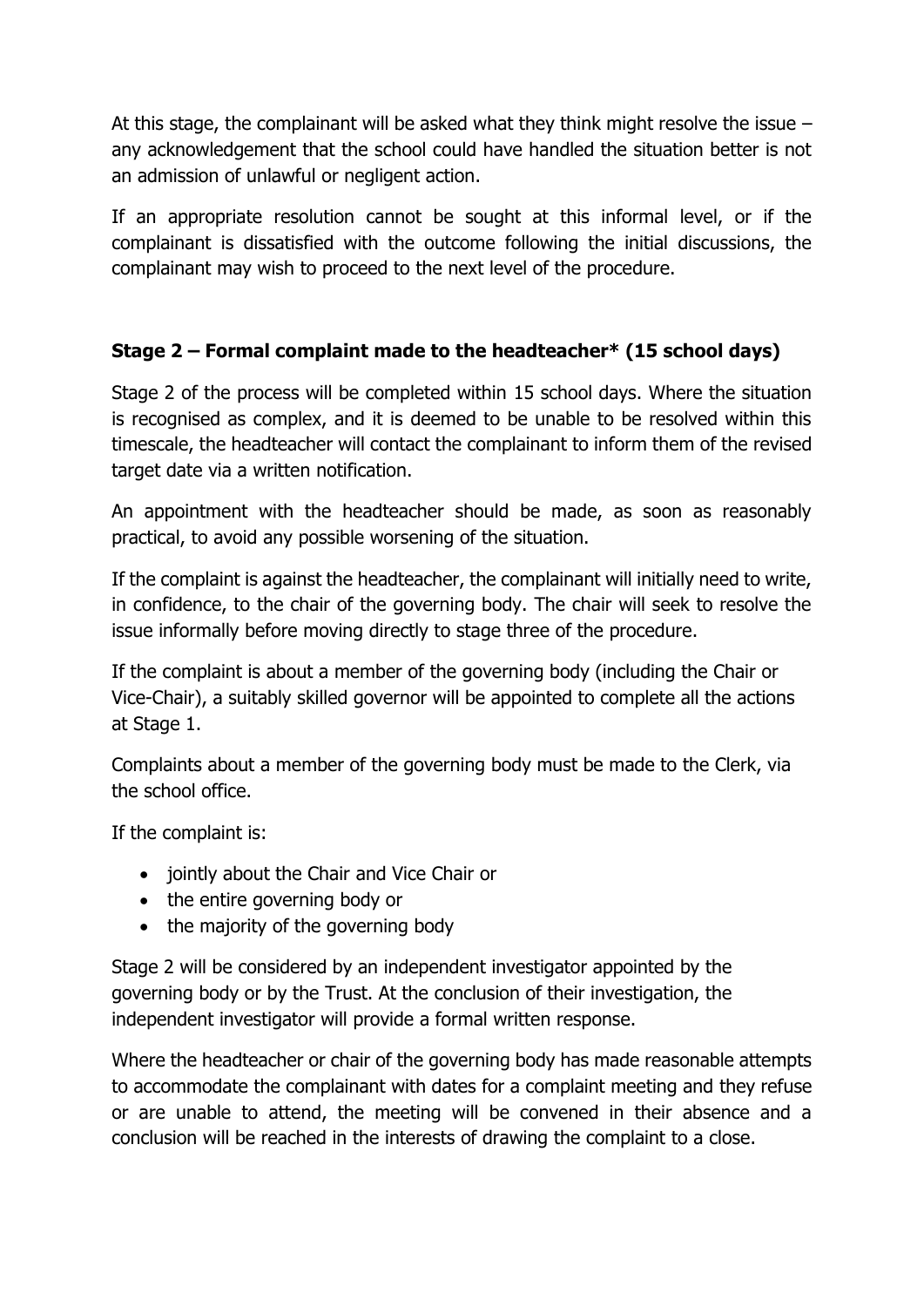Where there are communication difficulties, the complaint may be made in person or via telephone.

To prevent any later challenge or disagreement over what was said, brief notes of meetings and telephone calls are kept, and a copy of any written response is added to the record. These notes are kept securely on the school's ICT system and, where appropriate, encrypted.

In terms of a complaint being made against a member of staff, the headteacher will discuss the issue with the staff member in question. Where necessary, the headteacher will conduct interviews with any relevant parties, including witnesses and pupils, and take statements from those involved.

All discussions shall be recorded by the headteacher and findings and resolutions will be communicated to the complainant either verbally or in writing.

Once all facts are established, the headteacher shall contact the complainant in writing with an explanation of the decision. The complainant will be advised of any escalation options (for example, escalation to stage three) and will be provided with details of this process.

The complainant will also be provided with copies of minutes, subject to any necessary redactions under the Data Protection Act 2018 and the GDPR.

Any further action the school plans to take to resolve the issue will be explained to the complainant in writing.

If the complainant is not satisfied with the outcome suggested, the procedure will progress to stage three.

\* Where appropriate, the Headteacher or Executive Headteacher may delegate the investigation and handling of the complaint to an appropriate member of the Senior Leadership Team, e.g. Head of School or Deputy Headteacher. Advice should be sought from the DDAT central team where there is any uncertainty as to the appropriateness of delegation.

#### **Stage 3 – Investigation by the chair of governors (20 school days)**

The complainant should submit any complaint in respect of the headteacher's investigation in writing (or via an alternative method if necessary) to the chair of governors.

The chair of governors will carry out an investigation and consider all available evidence.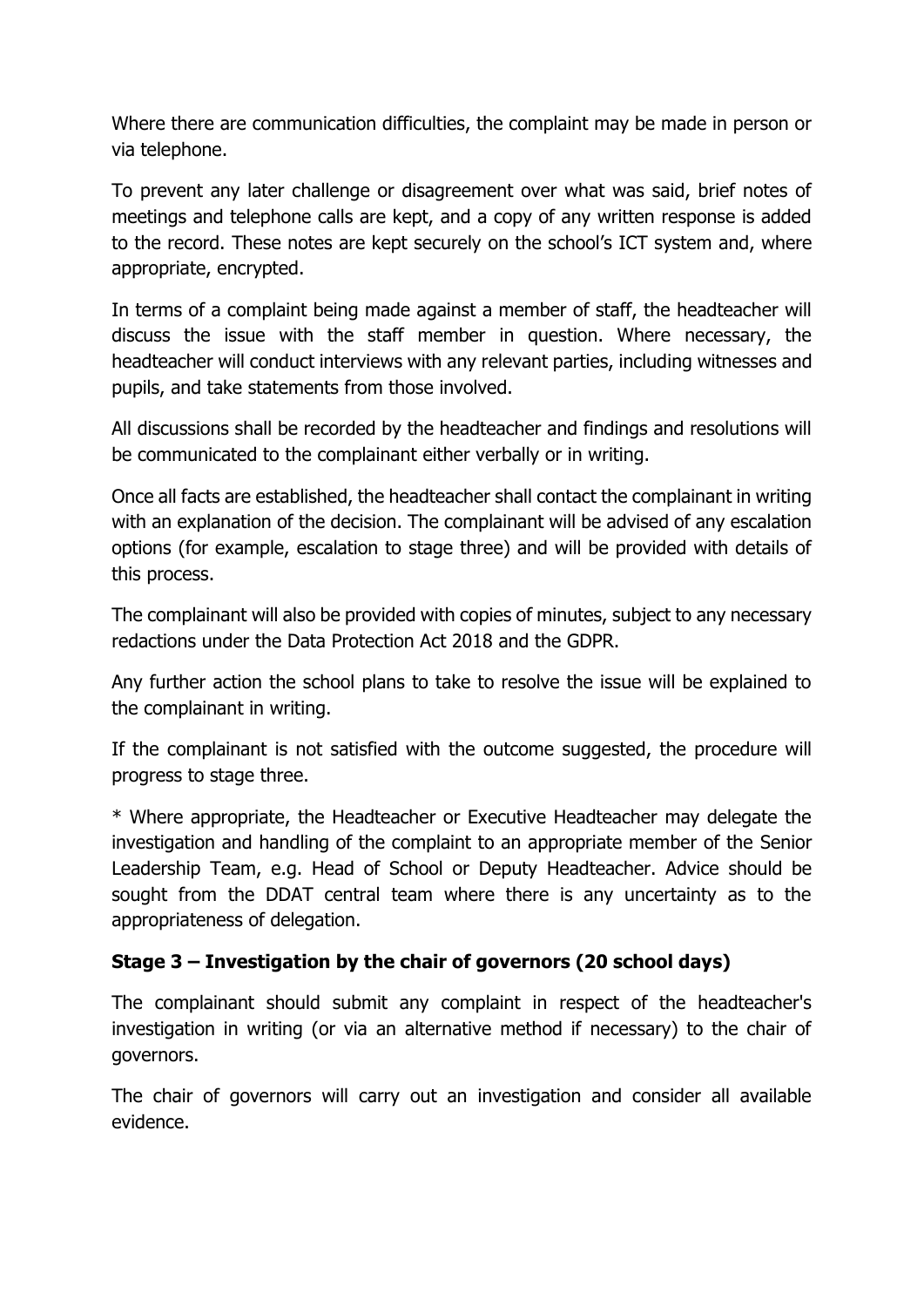The complainant and the headteacher will be informed of the outcome within 20 school days of the chair of governors receiving the complaint. The complainant will be advised of any escalation options (for example, escalation to stage four) and will be provided with details of this process.

The complainant will also be provided with copies of minutes, subject to any necessary redactions under the Data Protection Act 2018 and the GDPR.

If the complainant is not satisfied with the manner in which the process has been followed, considers the decision to be perverse, or believes that the chair has acted unreasonably, they may request that the governing body reviews the complaint (stage four).

# **Stage 4 – Complaints appeal panel - CAP (20 school days)**

Following receipt of a stage 3 outcome, if the complaint is dissatisfied and wishes to take the matter further, they can escalate the complaint to Stage  $4 - a$  meeting with members of the governing body's complaints appeal panel, which will be formed of the first three, impartial governors or DDAT representatives available (one of whom is independent of the management and running of the school). This is the final stage of the complaints procedure.

A request to escalate to Stage 4 must be made to the Clerk, via the school office, within 10 school days of receipt of the Stage 3 response. Where there are communication difficulties, the request to escalate may be made in person or via telephone.

The clerk will record the date the complaint is received and acknowledge receipt of the complaint in writing (either by letter or email) within 3 school days.

Requests received outside of this time frame will only be considered if exceptional circumstances apply.

To prevent any later challenge or disagreement over what was said, brief notes of meetings and telephone calls are kept, and a copy of any written response is added to the record. These notes are kept securely on the school's ICT system and, where appropriate, encrypted.

The Clerk will write to the complainant to inform them of the date of the meeting. They will aim to convene a meeting within 20 school days of receipt of the Stage four request. If this is not possible, the Clerk will provide an anticipated date and keep the complainant informed.

If the complainant rejects the offer of three proposed dates, without good reason, the Clerk will decide when to hold the meeting. It will then proceed in the complainant's absence on the basis of written submissions from both parties.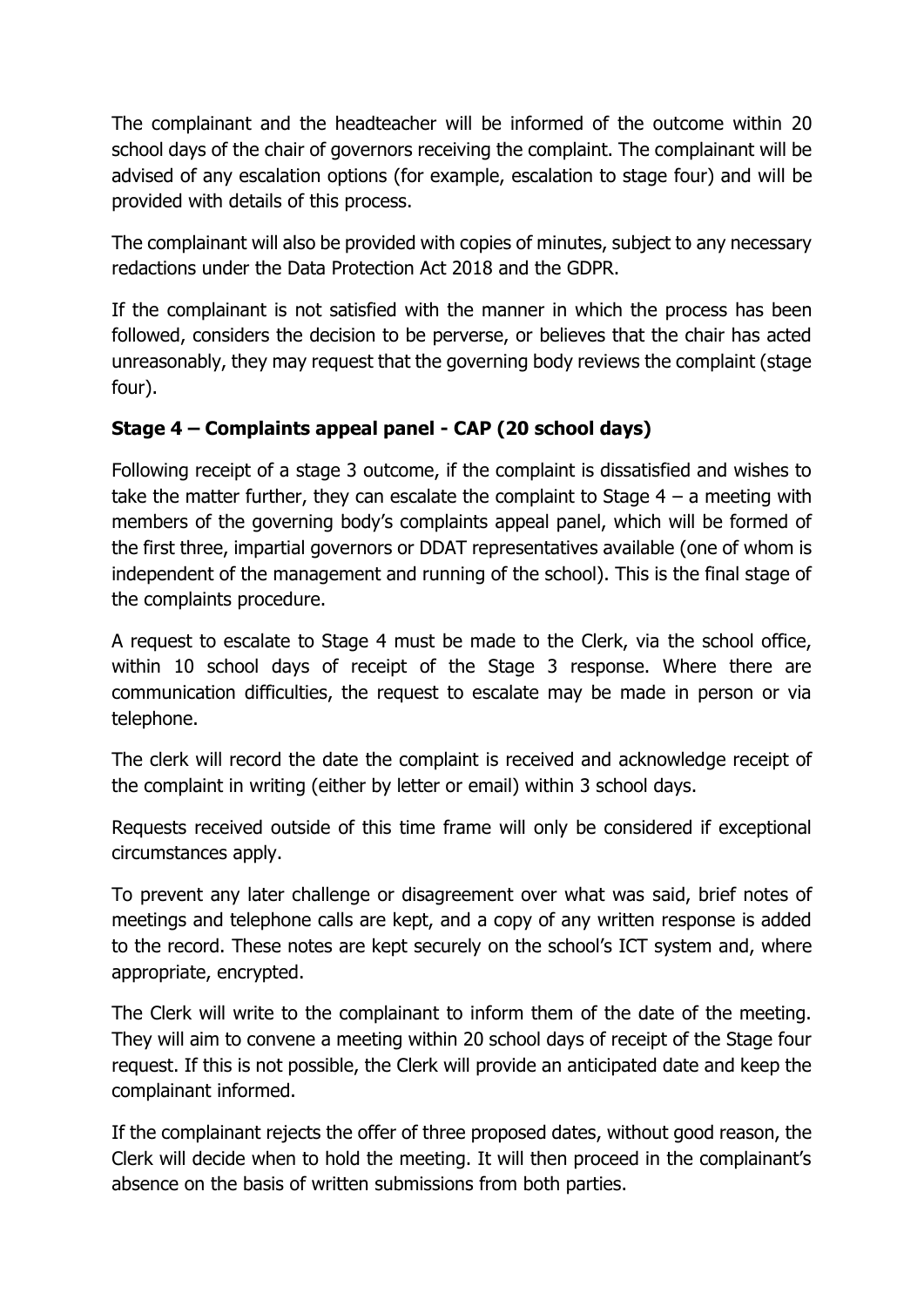Neither the school nor the complainant should bring legal representation to the CAP proceedings; however, there are occasions where legal representation will be necessary, for example where a school employee is a witness in a complaint, they may be entitled to bring union or legal representation.

Representatives from the media are not permitted to attend.

The Clerk will convene a CAP comprising:

• Three people with no prior knowledge of the complaint, one of whom is independent of the management and running of the school. Governors are not eligible to be independent panel members. If two people are unavailable from the governing body the Clerk will liaise with the Trust Governor Services to source independent governors.

Prior to the hearing, the chair of governors will have written to the complainant informing them of how the review will be conducted. The headteacher will also have a copy of this letter.

At the hearing, all participants will be given the opportunity to put their case across and discuss any issues.

The CAP will consider issues raised in the original complaint and any issues which have been highlighted during the complaints procedure.

The meeting should allow for:

- The complainant to be present and accompanied at the hearing if they wish.
- The complainant to explain their complaint and the headteacher to explain the reasons for their decision.
- The complainant to question the headteacher, and vice versa, about the complaint.
- Any evidence, including witnesses who have been prior approved by the chair of the CAP, to be questioned.
- Members of the CAP to question both the complainant and the headteacher.
- Final statements to be made by both parties involved.

At least ten school days before the meeting, the Clerk will:

- confirm and notify the complainant of the date, time and venue of the meeting, ensuring that, if the complainant is invited, the dates are convenient to all parties and that the venue and proceedings are accessible
- request copies of any further written material to be submitted to the committee at least five school days before the meeting.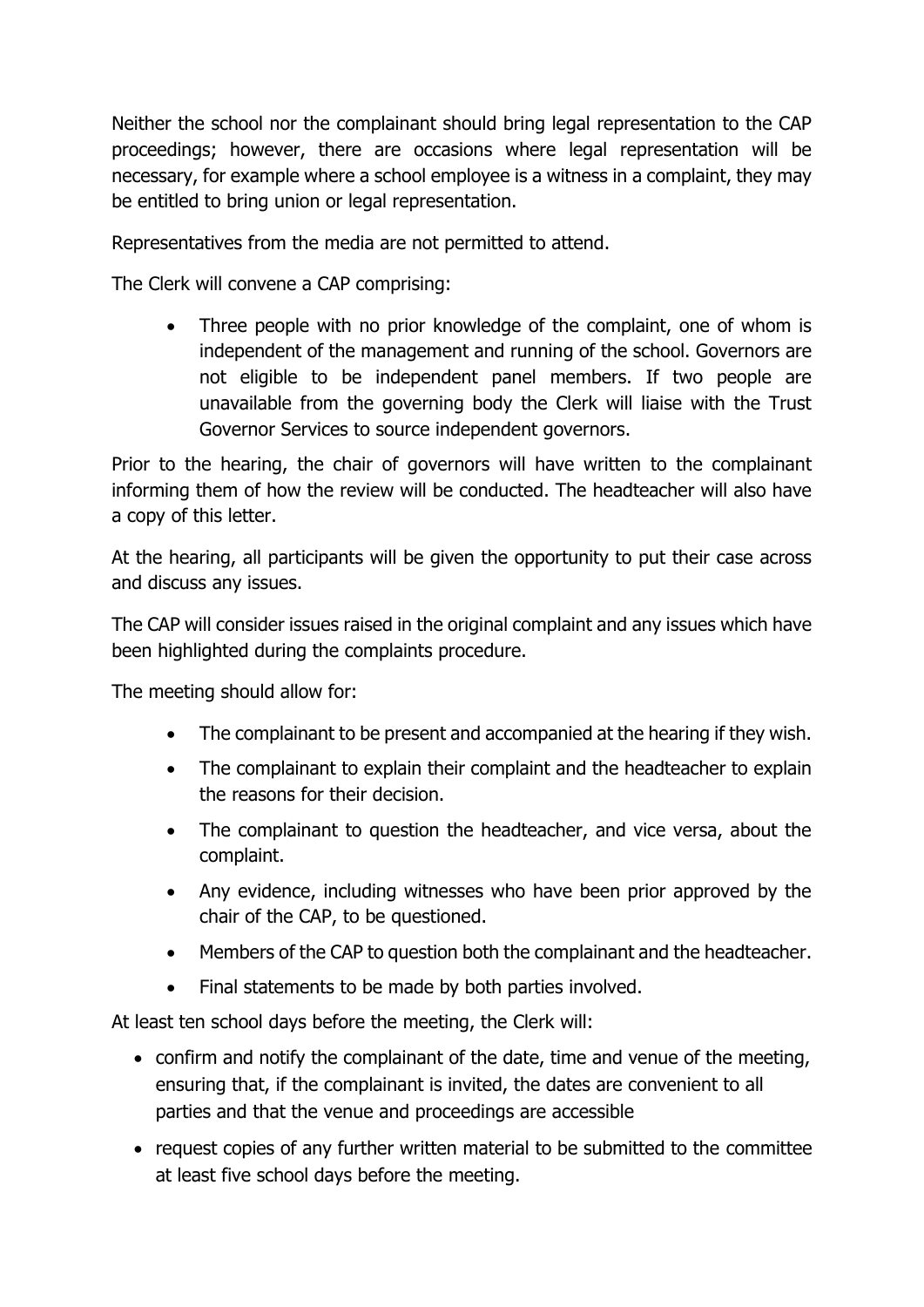Any written material will be circulated to all parties at least five school days before the date of the meeting. The CAP will not normally accept, as evidence, recordings of conversations that were obtained covertly and without the informed consent of all parties being recorded.

The CAP will also not review any new complaints at this stage or consider evidence unrelated to the initial complaint to be included. New complaints must be dealt with from Stage 1 of the procedure.

The meeting will be held in private. Electronic recordings of meetings or conversations are not normally permitted unless a complainant's own disability or special needs require it. Prior knowledge and consent of all parties attending must be sought before meetings or conversations take place. Consent will be recorded in any minutes taken.

The CAP will consider the complaint and all the evidence presented. The CAP can:

- uphold the complaint in whole or in part
- dismiss the complaint in whole or in part.

If the complaint is upheld in whole or in part, the CAP will:

- decide on the appropriate action to be taken to resolve the complaint
- where appropriate, recommend changes to the school's systems or procedures to prevent similar issues in the future.

The Chair of the CAP will provide the complainant and the school (and where relevant the person complained about) with a full explanation of their decision, findings and recommendations, in writing, within 15 school days.

The letter to the complainant will include details of their next steps if they are dissatisfied with the way their complaint has been handled by Scargill Church of England Primary School**.**

If the complaint is:

• jointly about the Chair and Vice Chair or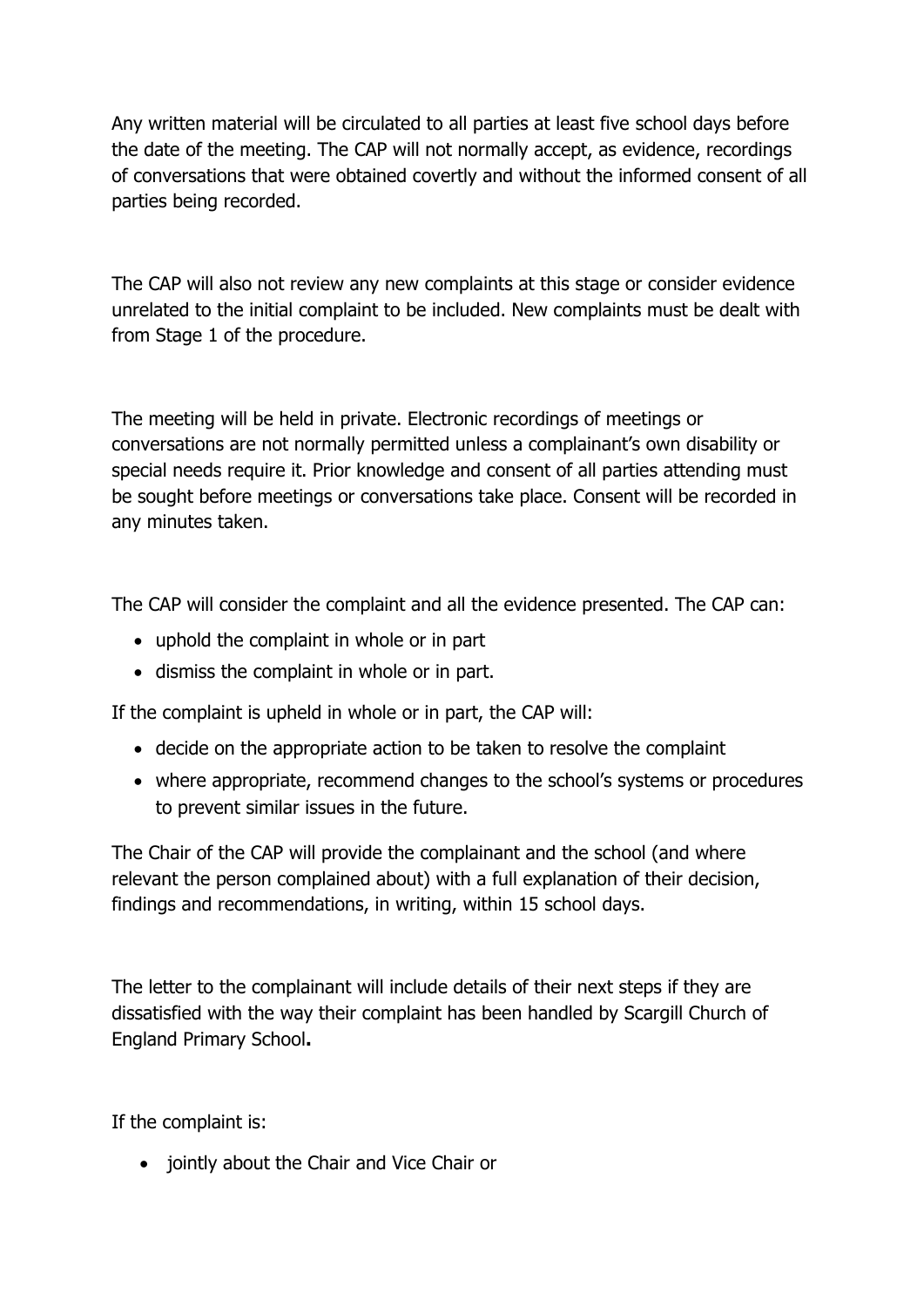- the entire governing body or
- the majority of the governing body

Stage four will be heard by a committee of independent governors.

The response will detail any actions taken to investigate the complaint and provide a full explanation of the decision made and the reason(s) for it, findings and recommendations. Where appropriate, it will include details of actions Scargill Church of England Primary School will take to resolve the complaint.

The response will also advise the complainant of how to escalate their complaint should they remain dissatisfied.

#### **Next Steps**

The Secretary of State has a duty to consider all complaints raised but will only intervene where the governing body has acted unlawfully or unreasonably and where it is expedient or practical to do so. In this case, the word "unreasonably" is used in a strict sense and means acting in a way that no reasonable school or governing body could act in the circumstances.

If a complainant has exhausted the academy's complaints procedure, they will be advised that they can submit a complaint to the ESFA using the [online form](https://form.education.gov.uk/fillform.php?self=1&form_id=cCCNJ1xSfBE&type=form&ShowMsg=1&form_name=Contact+the+Department+for+Education&noRegister=false&ret=%2Fmodule%2Fservices&noLoginPrompt=1) or in writing to:

ESFA – Academies Complaint and Customer Insight Unit Cheylesmore House Quinton Road Coventry CV1 2WT

There are exceptional circumstances to the provisions outlined. These are outlined in [section 9](#page-20-0) of this policy.

#### **7. Interviewing witnesses**

When interviewing pupils to gather information regarding a complaint, the interview should be conducted in the presence of another member of staff or, in the case of serious complaints, e.g. where the possibility of criminal investigation exists, in the presence of their parents.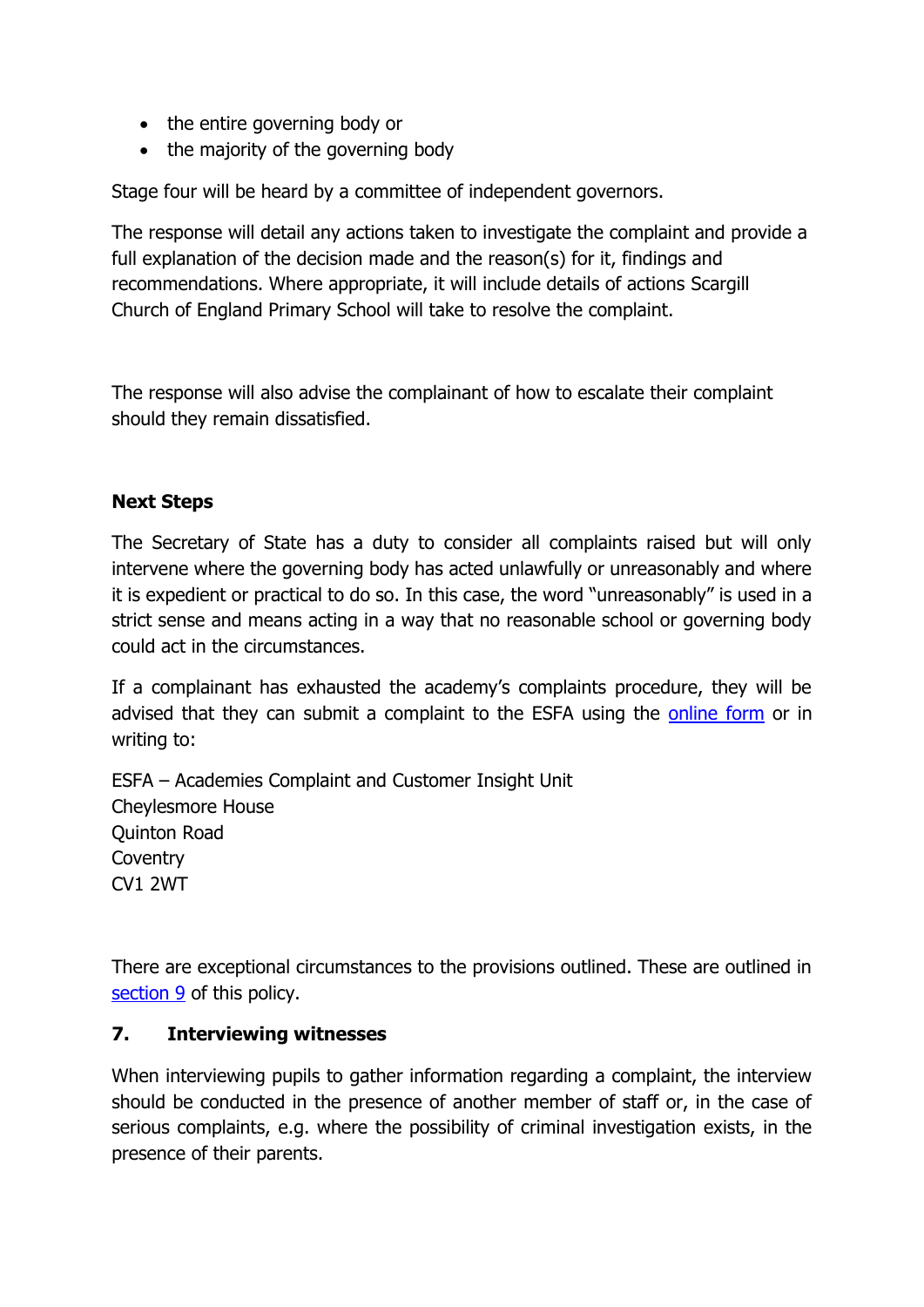The school will ensure that the conduction of interviews does not prejudice an LA designated officer's (LADO), or police, investigation.

The school understands the importance of ensuring a friendly and relaxed area which is free from intimidation.

All pupils interviewed will be made fully aware of what the interview concerns and their right to have someone with them.

Staff are allowed a colleague to support them at their interview. The colleague must not be anyone likely to be interviewed themselves, including their line manager.

The interviewer will not express opinions in words or attitude, so as to not influence the interviewee.

The interviewee will sign a copy of the transcription of the interview.

#### <span id="page-17-0"></span>**8. Recording a complaint**

A written record shall be kept of any complaint made, whether made via phone, in person or in writing, detailing:

- The main issues raised, the findings and any recommendations.
- Whether the complaint was resolved following an informal route, formal route or panel hearing.
- Actions taken by the school as a result of the complaint (regardless of whether the complaint was upheld).

All records are made available for inspection on the school premises by the headteacher.

The school holds the right to use recording devices, where appropriate, to ensure all parties involved are able to review the discussions at a later date.

Where there are communication difficulties or disabilities, the school may provide recording devices to ensure the complainant is able to access and review the discussions at a later point.

Recording devices will not be used without the prior consent of all parties.

Details of any complaint made shall not be shared with the entire governing body. The exception to this is when a complaint is made against the whole governing body and they need to be aware of the allegations made against them, to respond to any independent investigation.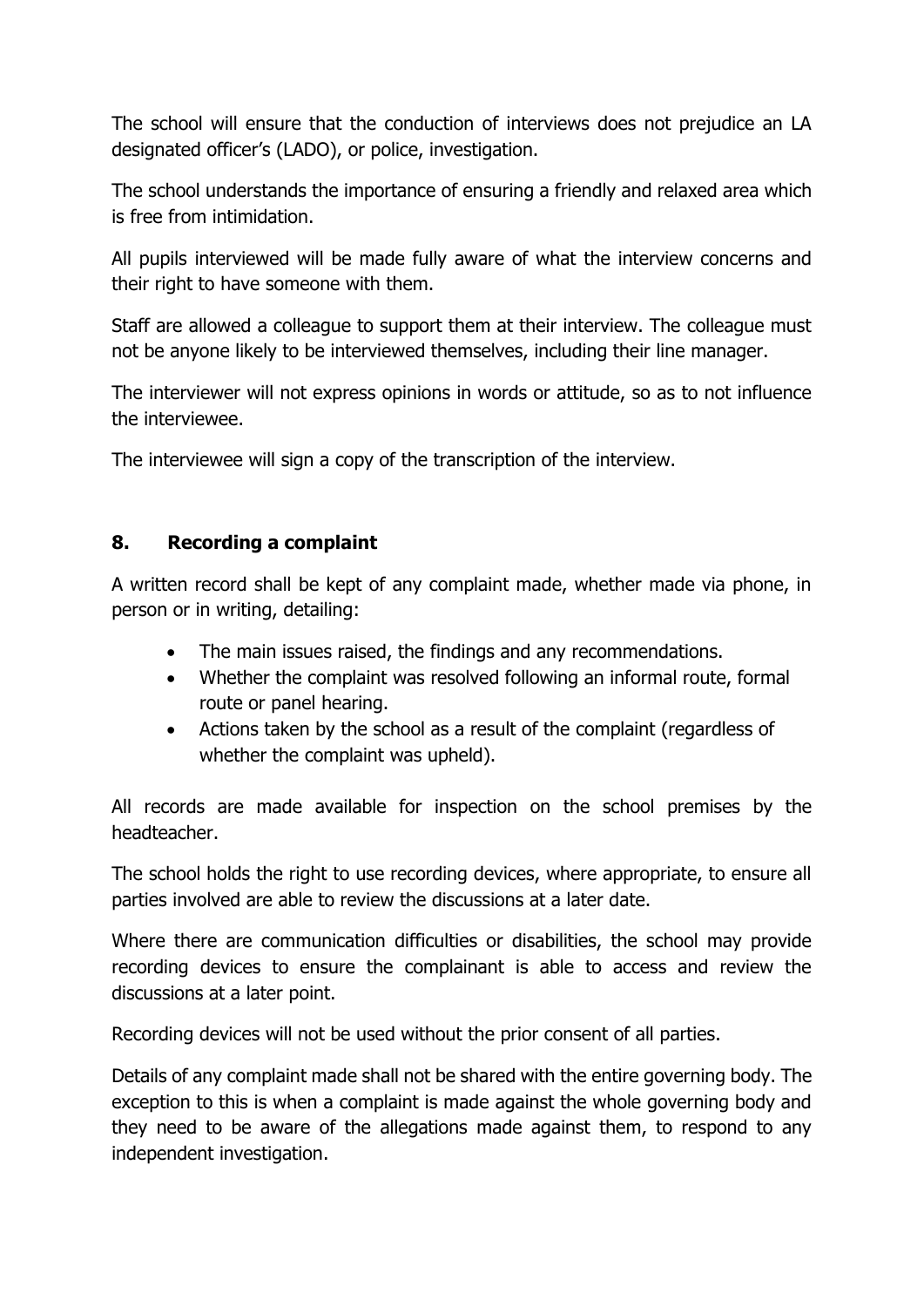Complainants have a right to access copies of these records under the GDPR and the Freedom of Information Act 2000.

The school will hold all records of complaints centrally. Correspondence, statements and records relating to individual complaints are kept confidential except where the Secretary of State or a body conducting an inspection requests to access them.

#### <span id="page-18-0"></span>**9. Complaints not covered by this procedure**

This procedure covers all complaints about any provision of community facilities or services by our school other than complaints that are dealt with under other statutory procedures, including those listed below.

|           | <b>Exceptions</b>                                                                                                            | Who to contact                                                                                                                                                                   |
|-----------|------------------------------------------------------------------------------------------------------------------------------|----------------------------------------------------------------------------------------------------------------------------------------------------------------------------------|
|           | Admissions to schools<br>Statutory assessments of<br><b>Special Educational Needs</b><br>School re-organisation<br>proposals | Concerns about admissions, statutory assessments<br>of Special Educational Needs, or school re-<br>organisation proposals should be raised with the<br>relevant Local Authority. |
| $\bullet$ | Matters likely to require a<br><b>Child Protection</b><br>Investigation                                                      | Complaints about child protection matters are<br>handled under our child protection and safeguarding<br>policy and in accordance with relevant statutory<br>quidance.            |
|           |                                                                                                                              | If you have serious concerns, you may wish to<br>contact the local authority designated officer<br>(LADO) who has local responsibility for<br>safeguarding.                      |
|           | Exclusion of children from<br>school*                                                                                        | Further information about raising concerns about<br>exclusion can be found at: www.gov.uk/school-<br>discipline-exclusions/exclusions.                                           |
|           |                                                                                                                              | *complaints about the application of the behaviour<br>policy can be made through the school's complaints<br>procedure.                                                           |
|           | Whistleblowing                                                                                                               | We have an internal whistleblowing procedure for<br>all our employees, including temporary staff and<br>contractors.                                                             |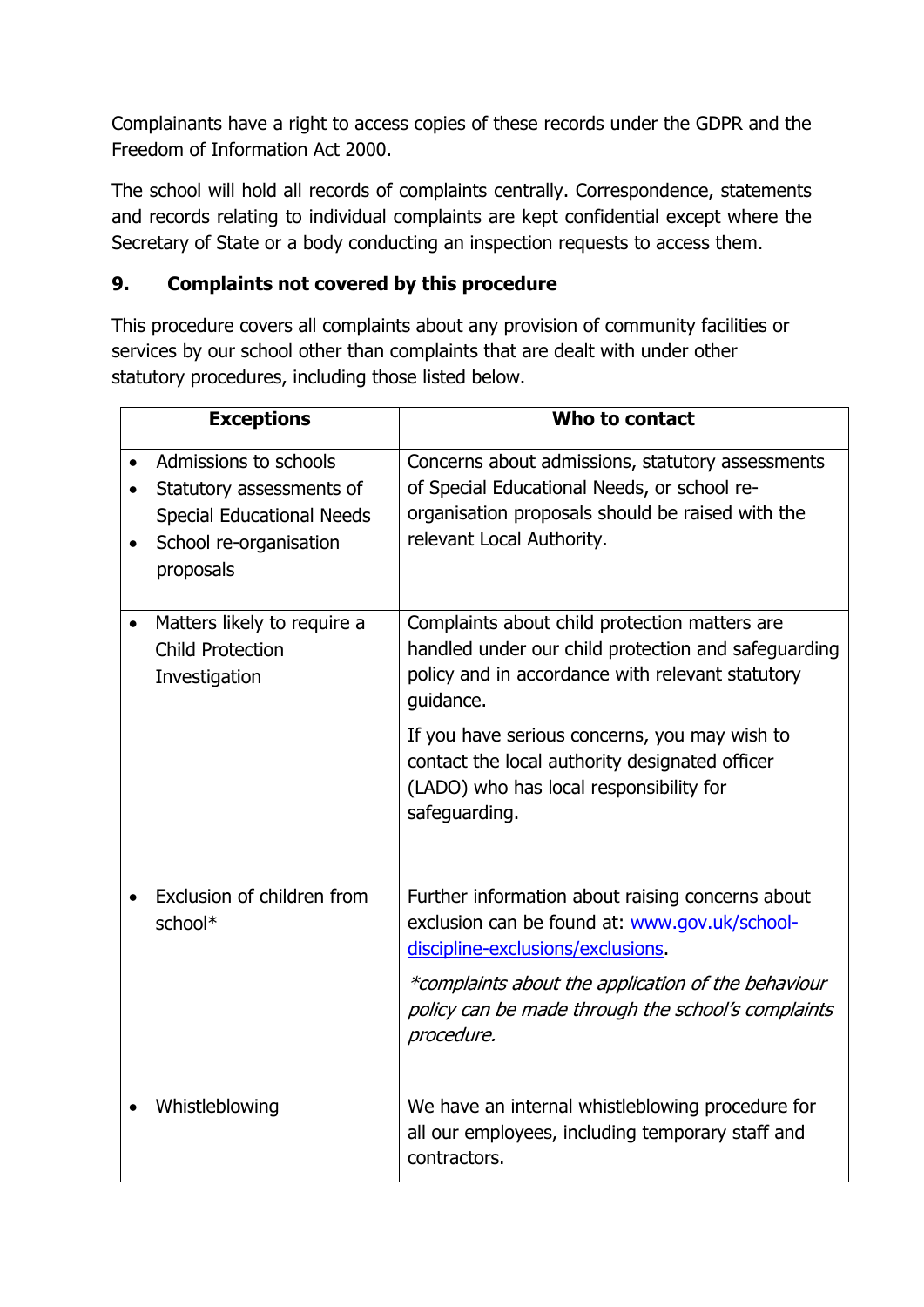|                                                                                                          | The Secretary of State for Education is the                                                                                                                                                                                                                                                                                                                                   |  |
|----------------------------------------------------------------------------------------------------------|-------------------------------------------------------------------------------------------------------------------------------------------------------------------------------------------------------------------------------------------------------------------------------------------------------------------------------------------------------------------------------|--|
|                                                                                                          | prescribed person for matters relating to education<br>for whistleblowers in education who do not want to<br>raise matters direct with their employer. Referrals<br>can be made at: www.education.gov.uk/contactus.                                                                                                                                                           |  |
|                                                                                                          | Volunteer staff who have concerns about our school<br>should complain through the school's complaints<br>procedure. You may also be able to complain direct<br>to the LA or the Department for Education (see link<br>above), depending on the substance of your<br>complaint.                                                                                                |  |
| • Staff grievances                                                                                       | Complaints from staff will be dealt with under the<br>school's internal grievance procedures.                                                                                                                                                                                                                                                                                 |  |
| • Staff conduct                                                                                          | Complaints about staff will be dealt with under the<br>school's internal disciplinary procedures, if<br>appropriate.                                                                                                                                                                                                                                                          |  |
|                                                                                                          | Complainants will not be informed of any<br>disciplinary action taken against a staff member as<br>a result of a complaint. However, the complainant<br>will be notified that the matter is being addressed.                                                                                                                                                                  |  |
| Complaints about services<br>provided by other providers<br>who may use school<br>premises or facilities | This complaints procedure is not to be used when<br>addressing any complaints made about services<br>provided by a third party who may use the school<br>premises or facilities. The headteacher will ensure all<br>third-party suppliers have their own complaints<br>procedures in place, and all complaints concerning<br>this should be directed to the service provider. |  |
| National Curriculum -<br>content                                                                         | Please contact the Department for Education at:<br>www.education.gov.uk/contactus                                                                                                                                                                                                                                                                                             |  |
| Daily act of collective<br>worship                                                                       | Any complaints about the content of the daily act of<br>collective worship are dealt with by either:                                                                                                                                                                                                                                                                          |  |
|                                                                                                          | the LA                                                                                                                                                                                                                                                                                                                                                                        |  |
|                                                                                                          | the local Standard Advisory Council on<br><b>Religious Education</b>                                                                                                                                                                                                                                                                                                          |  |
|                                                                                                          | another relevant body, e.g. the diocese.                                                                                                                                                                                                                                                                                                                                      |  |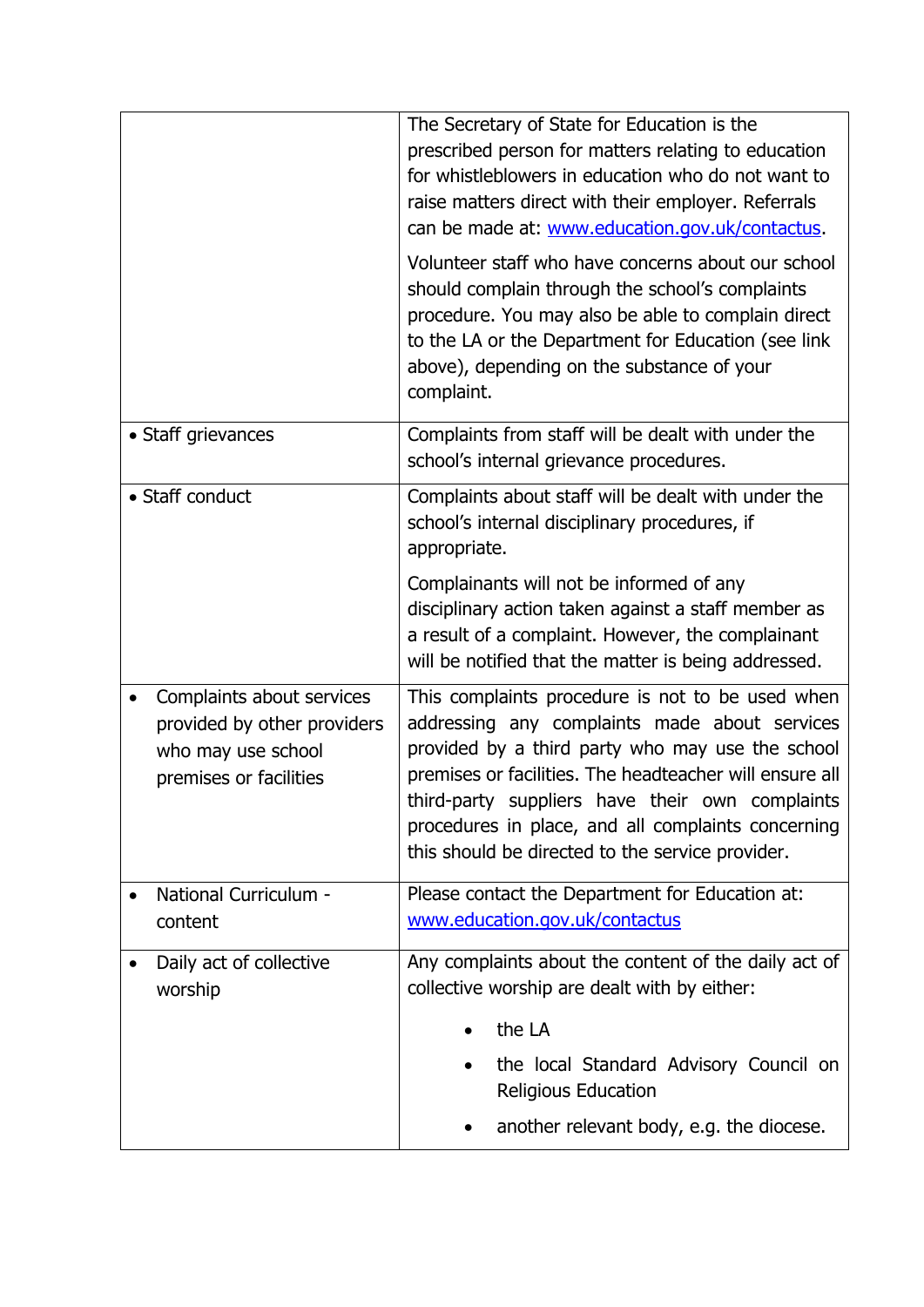|                                    | Complaints from parents who are dissatisfied with<br>the handling of a request to withdraw their child from<br>RE or collective worship will be handled in line with<br>this complaints procedure. |
|------------------------------------|----------------------------------------------------------------------------------------------------------------------------------------------------------------------------------------------------|
| Freedom of Information<br>requests | Requests for information and issues with the school's<br>process for dealing with FOI requests, will be dealt<br>with in accordance with the Freedom of Information<br>Policy.                     |

If other bodies are investigating aspects of the complaint, for example the police, local authority (LA) safeguarding teams or Tribunals, this may impact on our ability to adhere to the timescales within this procedure or result in the procedure being suspended until those public bodies have completed their investigations.

If a complainant commences legal action against the school in relation to their complaint, we will consider whether to suspend the complaints procedure in relation to their complaint until those legal proceedings have concluded.

#### <span id="page-20-0"></span>**10. Exceptional circumstances**

The DfE expects complainants to have completed the school's complaints procedure before directing a complaint to them. The exceptions to this include when:

- Pupils are at risk of harm.
- Pupils are missing education.
- A complainant is being prevented from having their complaint progress through the school's complaints procedure.
- The DfE has evidence that the school is proposing to act or is acting unlawfully or unreasonably.

If a social services authority decides to investigate a situation, the headteacher or governing body may postpone the complaints procedure.

Where a matter can be resolved through a legal appeal, it will not be considered as a formal complaint. The key areas are: admissions decisions, certain decisions relating to formal assessment of SEND, and decisions to permanently exclude a child.

If a complainant commences legal action against the school in relation to their complaint, the school will consider whether to suspend the complaints procedure, until those legal proceedings have concluded.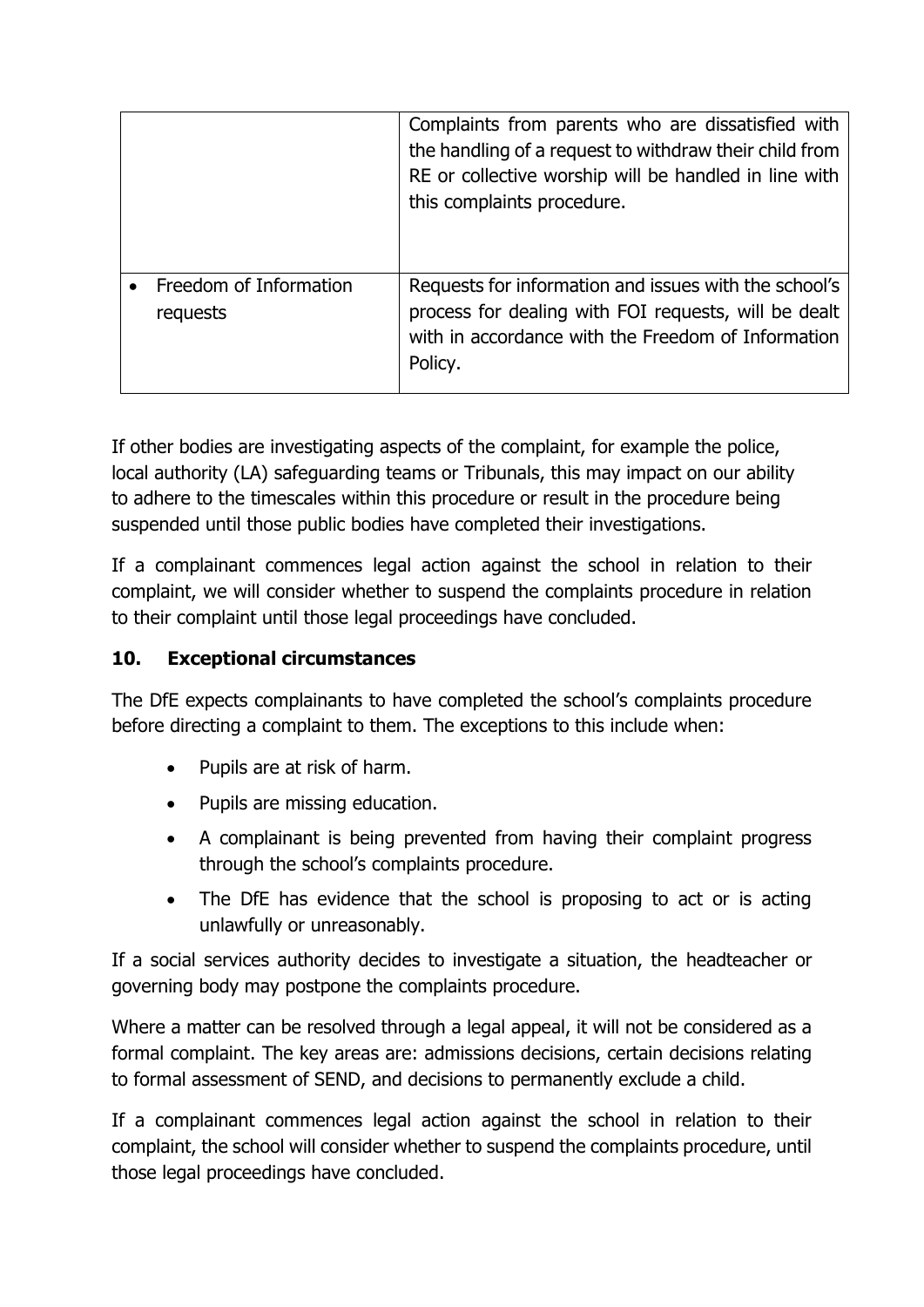#### <span id="page-21-0"></span>**11. Managing unreasonable requests**

The school is committed to dealing with all complaints fairly and impartially, and to providing a high-quality service to those who complain. We will not normally limit the contact complainants have with the school; however, we do not expect our staff to tolerate unacceptable behaviour and will take action to protect staff from that behaviour, including that which is abusive, offensive or threatening.

A complaint may be regarded as unreasonable when the person making the complaint:

- Refuses to articulate their complaint or specify the grounds of a complaint or the outcomes sought by raising the complaint, despite offers of assistance.
- Refuses to co-operate with the complaints investigation process while still wishing their complaint to be resolved.
- Refuses to accept that certain issues are not within the scope of a complaints procedure.
- Insists on the complaint being dealt with in ways which are incompatible with the adopted complaints procedure or with good practice.
- Introduces trivial or irrelevant information which the complainant expects to be taken into account and commented on, or raises large numbers of detailed but unimportant questions, and insists they are fully answered, often immediately and to their own timescales.
- Makes unjustified complaints about staff who are trying to deal with the issues and seeks to have them replaced.
- Changes the basis of the complaint as the investigation proceeds.
- Repeatedly makes the same complaint (despite previous investigations or responses concluding that the complaint is groundless or has been addressed).
- Refuses to accept the findings of the investigation into that complaint where the school's complaints procedure has been fully and properly implemented and completed including referral to the DfE.
- Seeks an unrealistic outcome.
- Makes excessive demands on school time by frequent, lengthy, complicated and stressful contact with staff regarding the complaint in person, in writing, by email and by telephone while the complaint is being dealt with.

A complaint may also be considered unreasonable if the person making the complaint does so either face-to-face, by telephone or in writing or electronically: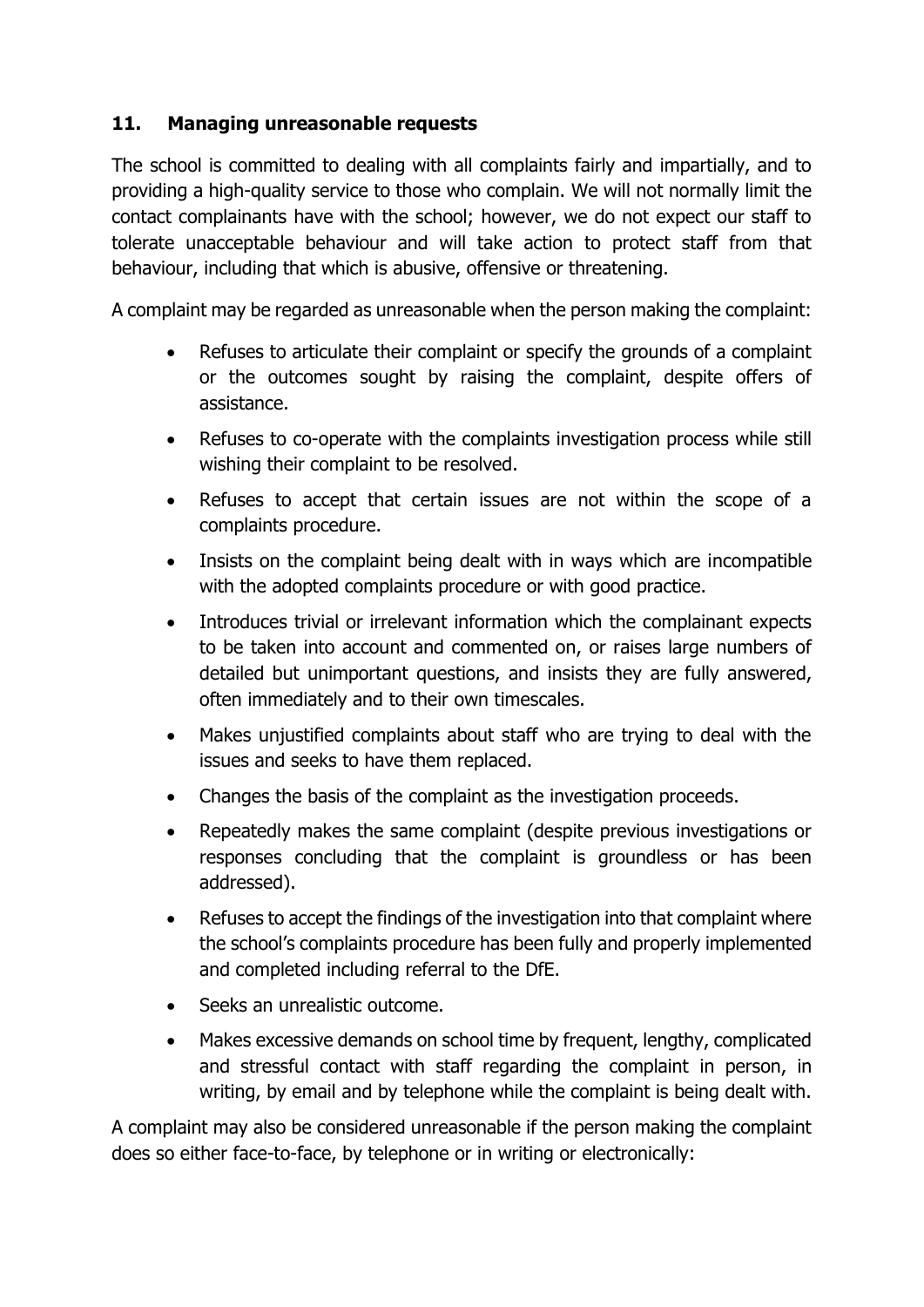- Maliciously
- **Aggressively**
- Using threats, intimidation or violence
- Using abusive, offensive or discriminatory language
- Knowing it to be false
- Using falsified information
- By publishing unacceptable information in a variety of media such as in social media websites and newspapers

Complainants should limit the numbers of communications with a school while a complaint is being progressed. It is not helpful if repeated correspondence is sent (either by letter, phone, email or text) as it could delay the outcome being reached.

Whenever possible, the headteacher or chair of governors will discuss any concerns with the complainant informally before applying an 'unreasonable' marking.

If the behaviour continues, the headteacher will write to the complainant explaining that their behaviour is unreasonable and asking them to change it. For complainants who excessively contact the school causing a significant level of disruption, the school may specify methods of communication and limit the number of contacts in a communication plan. This will usually be reviewed after six months.

A decision to stop responding will only be considered in circumstances where the following statements are true:

- Every reasonable step has been taken to address the complainant's concerns.
- The complainant has been given a clear statement of the school's position and their options
- The complainant contacts the school repeatedly, making substantially the same points each time.

If the above criteria are met, in making a decision to stop responding the school will also consider if the complainant is often abusive or aggressive in their communication, makes insulting personal comments about or threats towards staff, and if the school believes their intent is to disrupt or inconvenience the school.

The school will not stop responding to a complainant on the basis that they are difficult to deal with or they ask complex questions.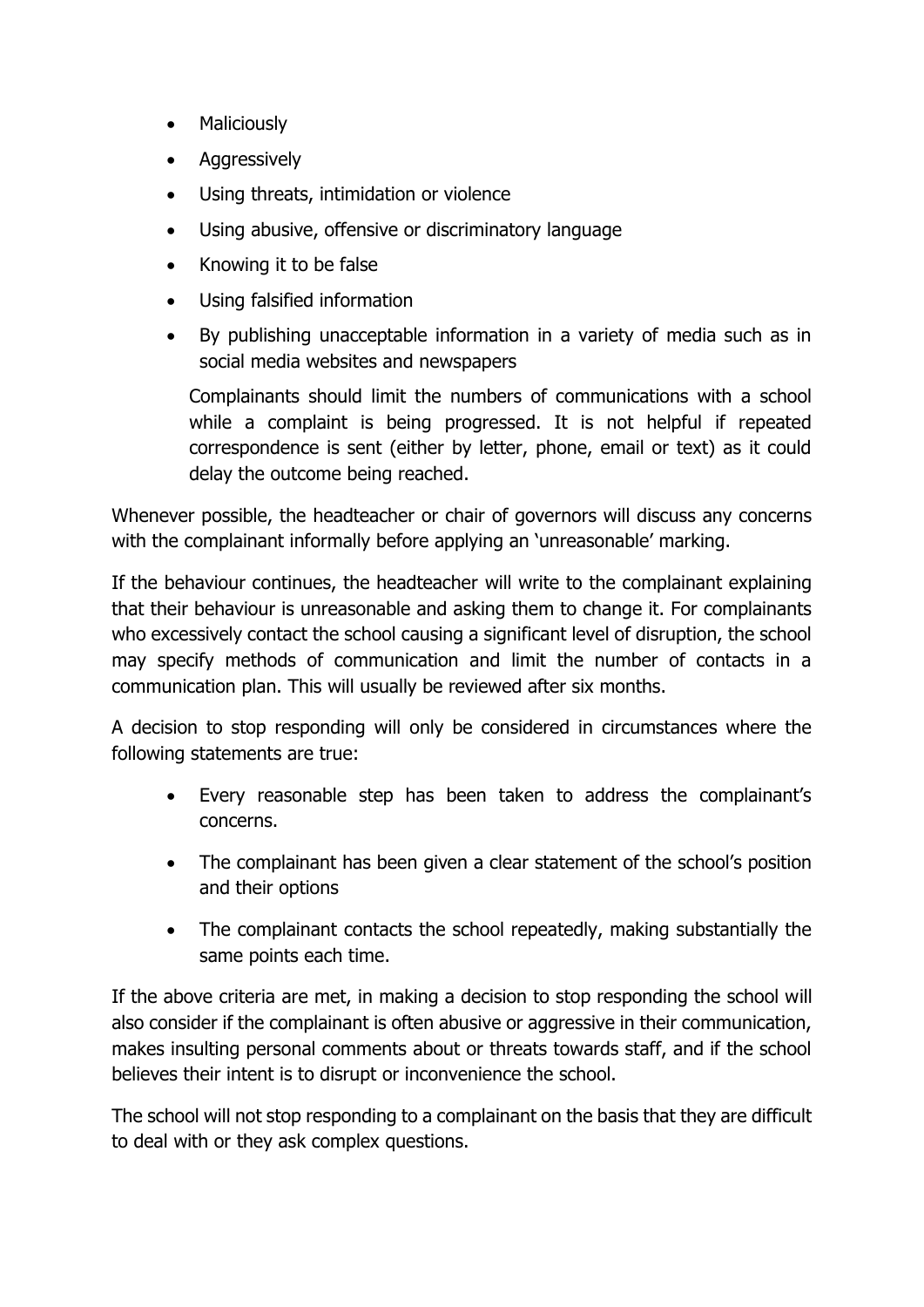In response to any serious incident of aggression or violence, the concerns and actions taken will be put in writing immediately and the police informed. This may include banning an individual from the premises.

## <span id="page-23-0"></span>**12. Complaints campaigns**

For the purposes of this policy, "**complaints campaigns**" are where the school receives large volumes of complaints that are all based on the same subject.

Where the school becomes the subject of a complaints campaign from complainants who are **not** connected with the school, a standard, single response will be published on the school's website.

If the school receives a large number of complaints about the same subject from complainants who **are** connected to the school, e.g. parents, each complainant will receive an individual response.

If complainants remain dissatisfied with the school's response, they will be directed to the DfE.

# <span id="page-23-1"></span>**13. Barring from the premises**

School premises are private property and therefore any individual may be barred from entering the premises.

If an individual's behaviour is cause for concern, the headteacher will ask the individual to leave the premises.

The headteacher will notify the parties involved in writing, explaining that their implied licence for access to the premises has been temporarily revoked and why, subject to any representations that the individual may wish to make.

The individual involved will be given the opportunity to formally express their views regarding the decision to bar them.

This decision to bar will be reviewed by the chair of governors or a committee of the governing body, taking into account any discussions following the incident.

If the decision is made to continue the bar, the individual will be contacted in writing, informing them of how long the bar will be in place, and when the decision will be reviewed.

Anyone wishing to make a complaint regarding a barring order can do so in writing, including email, to the headteacher or chair of governors.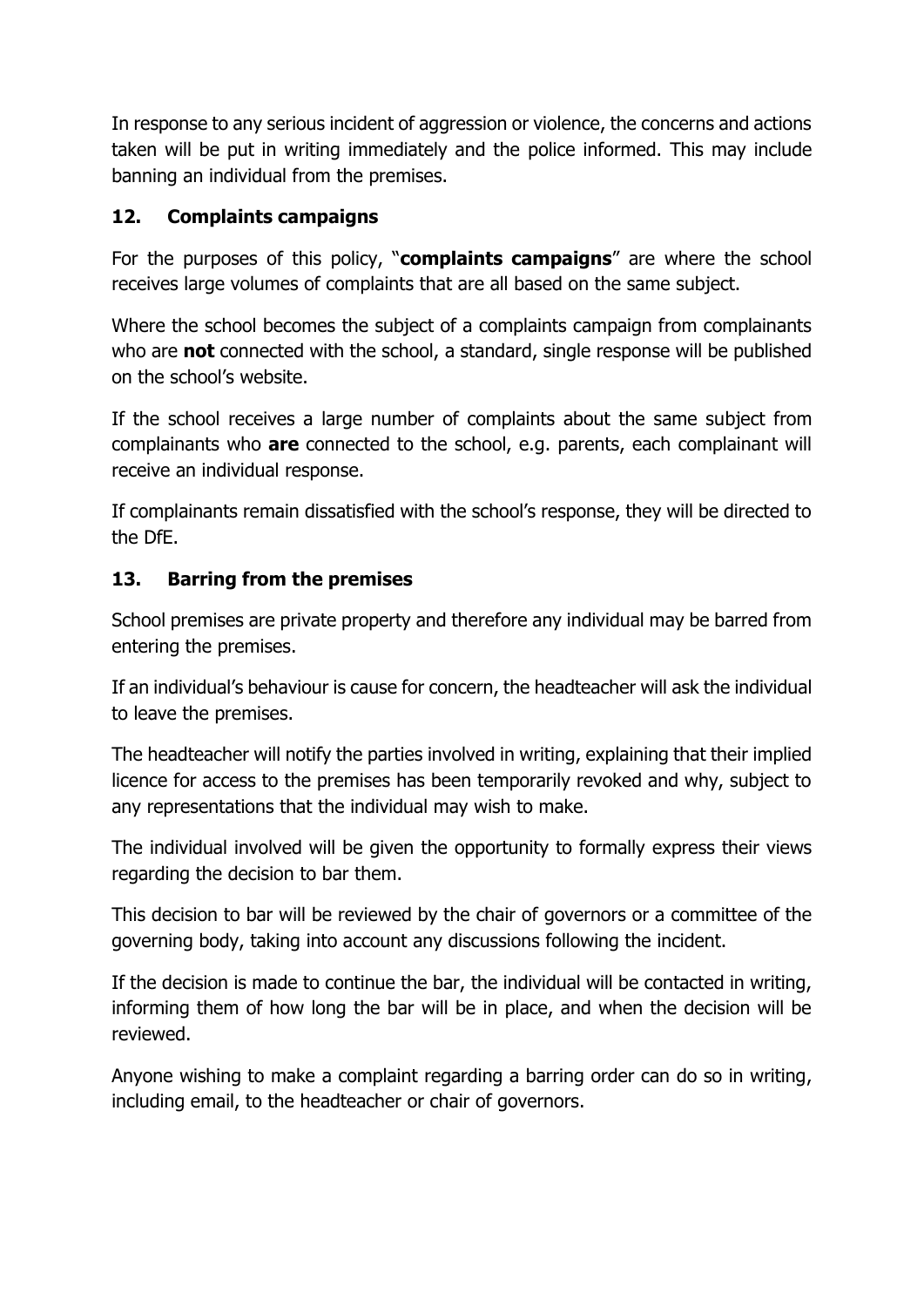Once the school's complaints procedure is completed, the only remaining avenue of appeal is through the Courts. Individuals wishing to exercise this option should seek independent legal advice.

# <span id="page-24-0"></span>**14. Standard of fluency complaints**

As members of a public authority, all staff are subject to the fluency duty imposed by the Immigration Act 2016, which requires staff members to have an appropriate level of fluency in English in order to teach pupils.

The school is free to determine the level of spoken communication necessary in order for staff members to develop effective performance, but it will be matched to the demands of the role in question.

The school will be satisfied that an individual has the necessary level of fluency appropriate for the role they will be undertaking, whether this is an existing or potential new member of staff.

If a member of the school community feels that a staff member has insufficient proficiency in spoken English for the performance of their role, they are required to follow the complaints procedure outlined in [section 5](#page-10-0) of this policy.

For the purpose of this policy, a **"legitimate complaint"** is one which is about the standard of spoken English of a member of staff; complaints regarding an individual's accent, dialect, manner or tone of communication are not considered legitimate complaints.

All legitimate complaints regarding the fluency duty will be handled in line with the processes outlined in this policy.

In addition to the processes outlined in this policy, the school will assess the merits of a legitimate complaint against the necessary standard of spoken English fluency required for the role in question.

To assess the merits, the school will undertake an objective assessment against clear criteria set out in the role specification or, against the level of fluency descriptors relevant to the role in question.

If the complaint is upheld, the school will consider what action is necessary to meet the fluency duty; this may include:

- Specific training
- Specific re-training
- Assessment
- Re-deployment
- Dismissal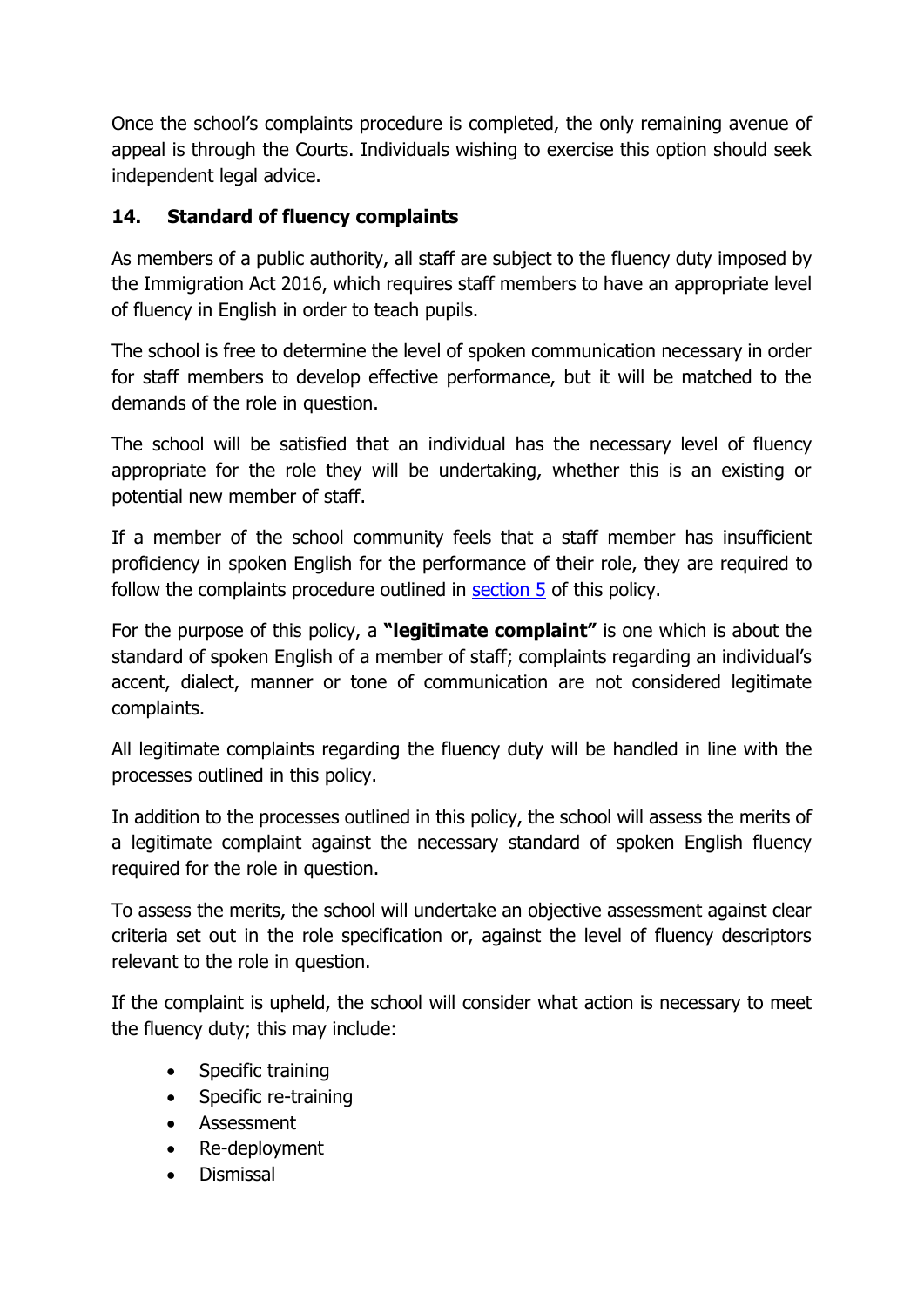Appropriate support will be provided to staff to ensure that they are protected from vexatious complaints and are not subjected to unnecessary fluency testing.

Records of complaints regarding fluency will be kept in accordance with the processes outlined in [section 7](#page-17-0) of this policy.

#### <span id="page-25-0"></span>**15. Role of the school complaints unit (SCU)**

If a complainant remains dissatisfied once the complaint procedure has been completed, they have the right to refer their complaint to the Secretary of State.

If a complainant wishes to escalate a complaint of bias, the DfE will require evidence to be submitted with the complaint.

The Secretary of State will only intervene when they believe that the governing body has acted unlawfully or unreasonably.

The SCU will not overturn a school's decision about a complaint except in exceptional circumstances, such as the school acting unlawfully.

When making a final decision about a complaint, the school reserves the right to seek advice from the SCU on whether they are acting reasonably and lawfully; however, they will not be able to advise on how to resolve the complaint.

#### <span id="page-25-1"></span>**16. Transferring data**

When a pupil changes school, the pupil's educational record will be transferred to the new school and no copies will be kept.

The school will hold records of complaints separate to pupil records while a complaint is ongoing, so that access to these records can be maintained.

Information that the school retains relating to a complaint will be stored securely and in line with the school's Records Management Policy.

#### <span id="page-25-2"></span>**17. Availability**

A copy of this policy will be made available on request. It will also be published on the school website, as recommended by the ESFA.

#### <span id="page-25-3"></span>**18. Reviewing the procedure**

The complaints procedure will be reviewed annually, taking into account any legislative changes and the latest guidance issued by the DfE.

Responsibility for reviewing the procedure belongs to the DDAT Trust Board.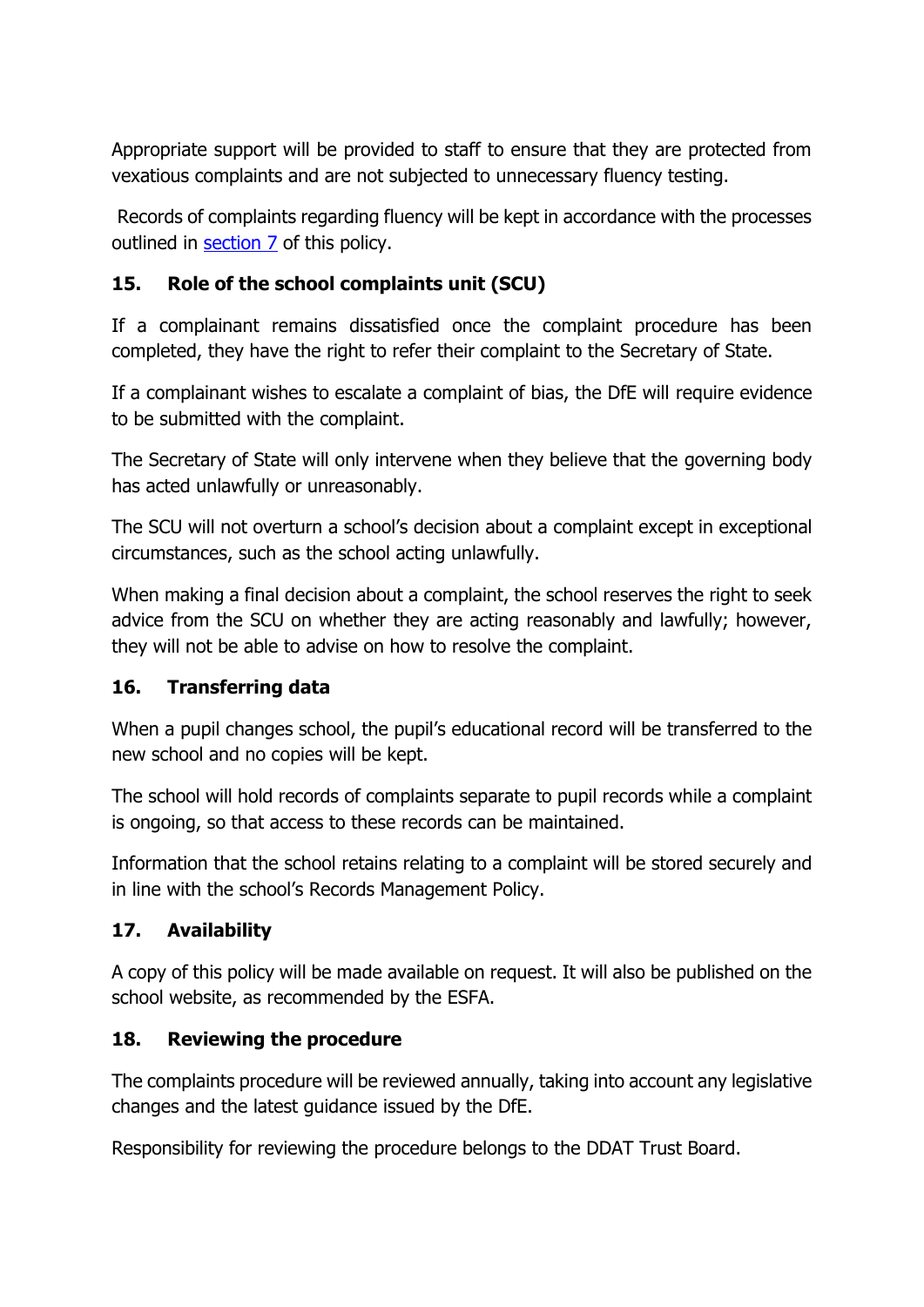All projected review dates will be adhered to.

Information gathered through reviewing the complaints procedure will be used to continuously improve and develop the process.

The monitoring and reviewing of complaints will be used to help evaluate the school's performance.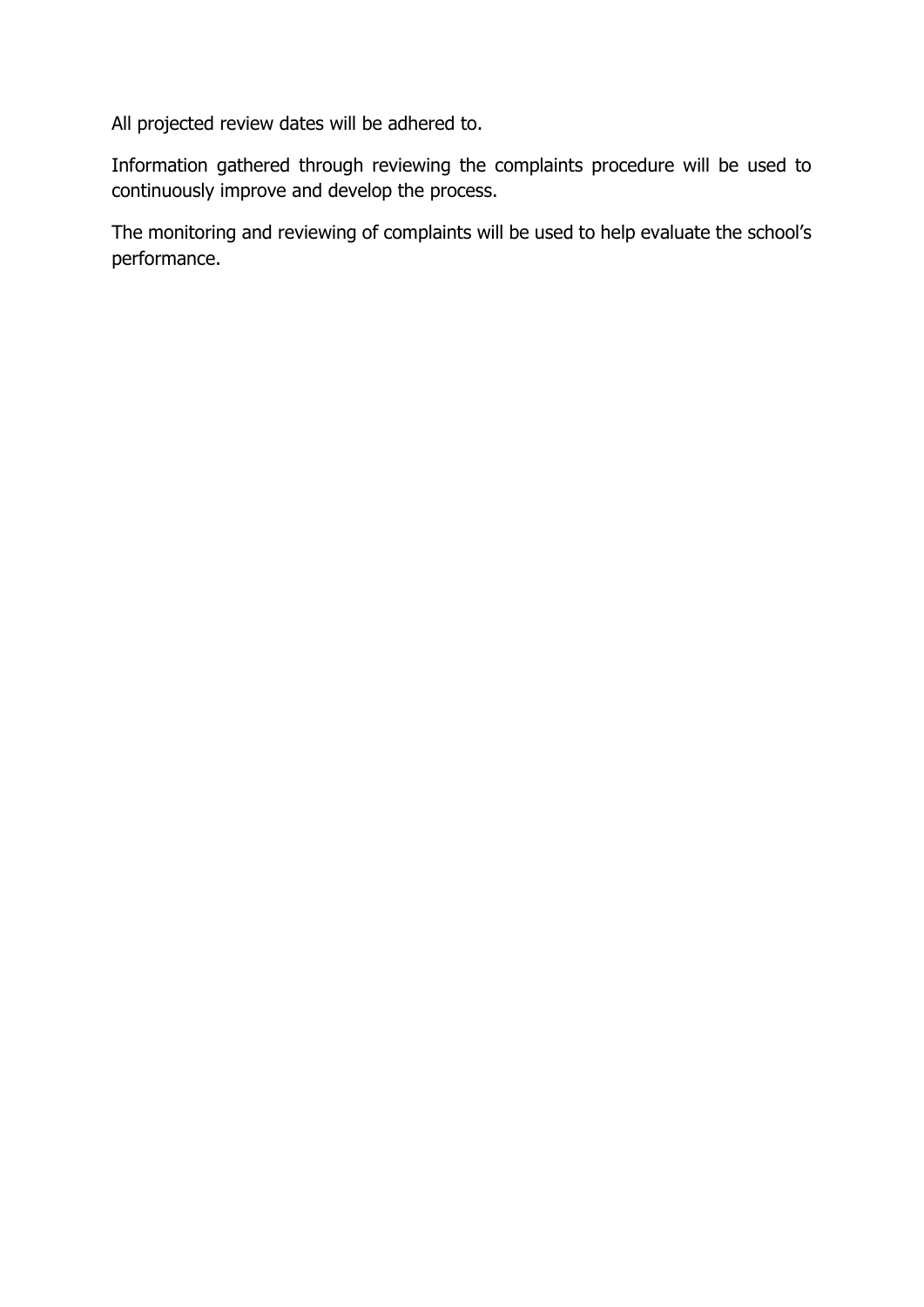<span id="page-27-0"></span>